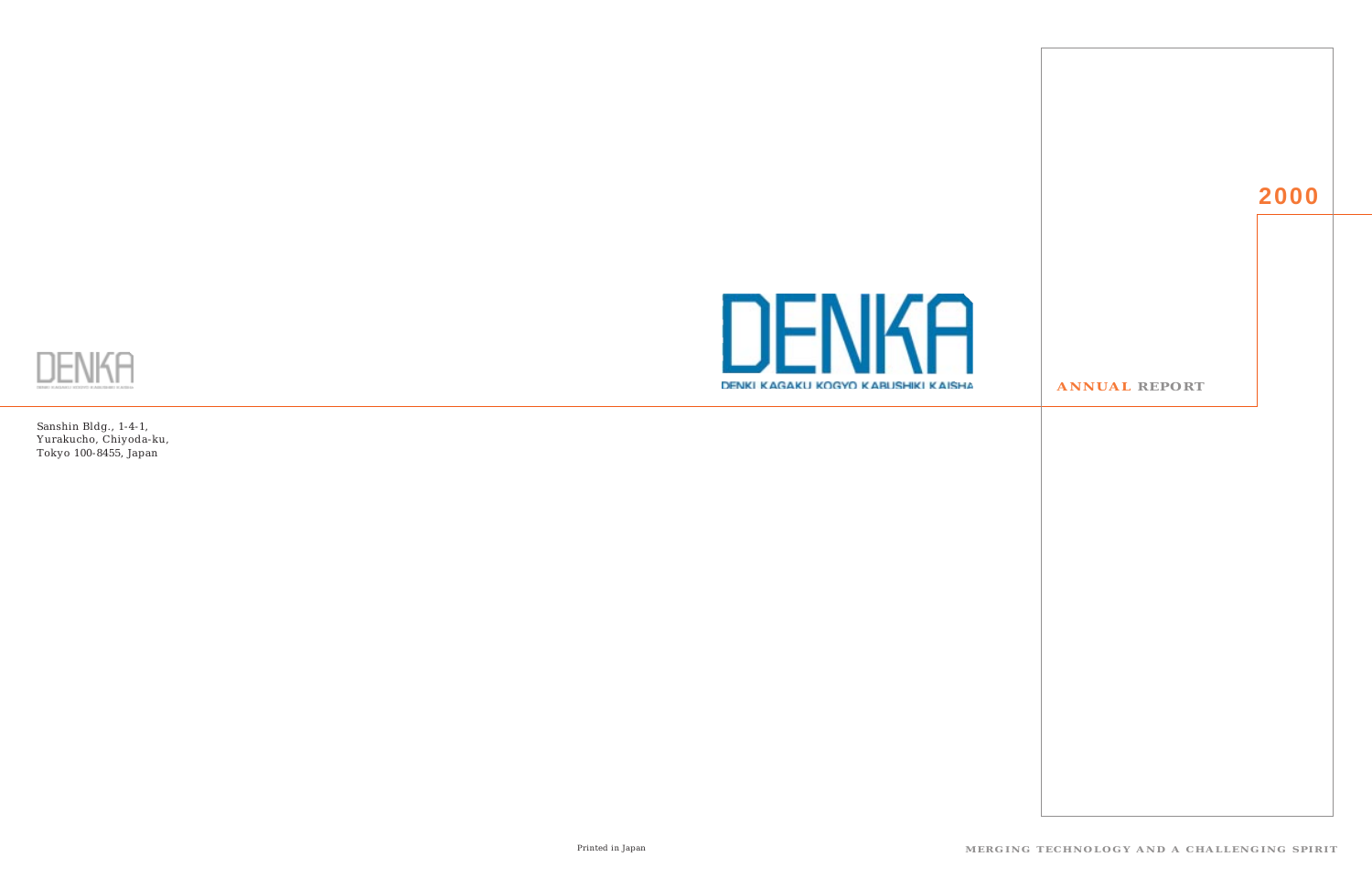# **Profile**

In April 2000, DENKA (Denki Kagaku Kogyo Kabushiki Kaisha) celebrated its 85th anniversary. Having started as a pioneer company in the field of electrochemical engineering, it has developed into a leading manufacturer of carbide and nitrolime, and expanded its business to include carbide acetylene series organic synthesis, cements and petrochemical fields. It recently entered the areas of electronics, fine ceramics and biochemical products. While maintaining the business structure that covers a wide range of fields, it has cultivated technologies and enhanced the company competitiveness by emphasizing those fields where its characteristics can best be utilized.

oriented, the Japanese economy is in a time of great changes when the traditional values do not hold good anymore. In order to ride out this difficult time, our company is strengthening the consolidated management with other companies in the group so that efficiency and synergy effects within the group can be enhanced.

Today, increasingly globalized and information-

Net Sales Operating Income Income before Income Taxes Net Income (Loss) Total Assets Total Shareholders' Equity Net Income per Share (in Yen and U.S. Dollars) Shareholders' Equity per Share (in Yen and U.S. Dollars)

Furthermore, as a "distinctive company which makes its presence felt," it will try to improve its earning capacity and increase the corporate value, allocating the management resources selectively on the three areas of focus, which are viable sections in the market, namely, electronic materials, special cement additives, and special functional resin and resin-processing businesses.

#### **Shareholders' Equity and Return on Equity**<br>Millions of Yen

# **Contents**

- **1** Financial Highlights
- **2** Business Highlights
- **3** To Our Shareholders
- **6** Denka Technologies and R&D Trend
- **8** Review of Operations
- **12** Overseas Operations
- **13** Attention to Environmental Problems
- **14** Five-Year Summary
- **15** Report of Independent Certified Public Accountants
- **16** Consolidated Balance Sheets
- **18** Consolidated Statements of Income
- **19** Consolidated Statements of Shareholders' Equity
- **20** Consolidated Statement of Cash Flows
- **21** Notes to Consolidated Financial Statements
- **28** Corporate Data
- **28** Board of Directors and Auditors
- **28** Overseas Subsidiaries
- **29** Shareholders Information



# **Financial Highlights**

**Years ended 31 March, 2000 and 1999**

Note : Yen amounts are translated into dollars at a rate of ¥106.15=U.S.\$1.

|      |                       | Millions of Yen | Thousands of<br>U.S. Dollars |
|------|-----------------------|-----------------|------------------------------|
|      | 2000                  | 1999            | 2000                         |
|      | $\frac{1}{2}$ 256,273 | ¥ 221,546       | \$2,414,253                  |
|      | 25,998                | 14,648          | 244,917                      |
|      | 13,828                | 560             | 130,268                      |
|      | 8,319                 | (699)           | 78,370                       |
|      | 379,293               | 345,083         | 3,573,179                    |
|      | 90,195                | 87,526          | 849,694                      |
|      | 17.87                 | (1.48)          | 0.168                        |
| ars) | 196.33                | 185.49          | 1.849                        |
|      |                       |                 |                              |







|                                                  | <b>Styrene, ABS</b>                                |  |
|--------------------------------------------------|----------------------------------------------------|--|
| <b>Petrochemical</b><br><b>Products Division</b> | <b>Resin chemical products</b>                     |  |
|                                                  | <b>Functional resins</b>                           |  |
|                                                  |                                                    |  |
|                                                  | <b>Resin finishing products</b>                    |  |
| <b>Specialized</b>                               | <b>Fertilizers</b>                                 |  |
| <b>Chemical</b>                                  | <b>Inorganic Chemical Products</b>                 |  |
| <b>Products Division</b>                         | <b>Organic Chemical Products</b>                   |  |
|                                                  | <b>Electronic and functional materials</b>         |  |
|                                                  |                                                    |  |
| <b>Cement and</b><br><b>Construction</b>         | <b>Cements, etc.</b>                               |  |
| <b>Materials Division</b>                        | <b>Special additives</b>                           |  |
|                                                  |                                                    |  |
| <b>Pharmaceutical</b>                            | <b>Pharmaceutical products</b>                     |  |
| and Other                                        | <b>Chemical-related trade, services, utilities</b> |  |
| <b>Products Division</b>                         | <b>Other categories of business</b>                |  |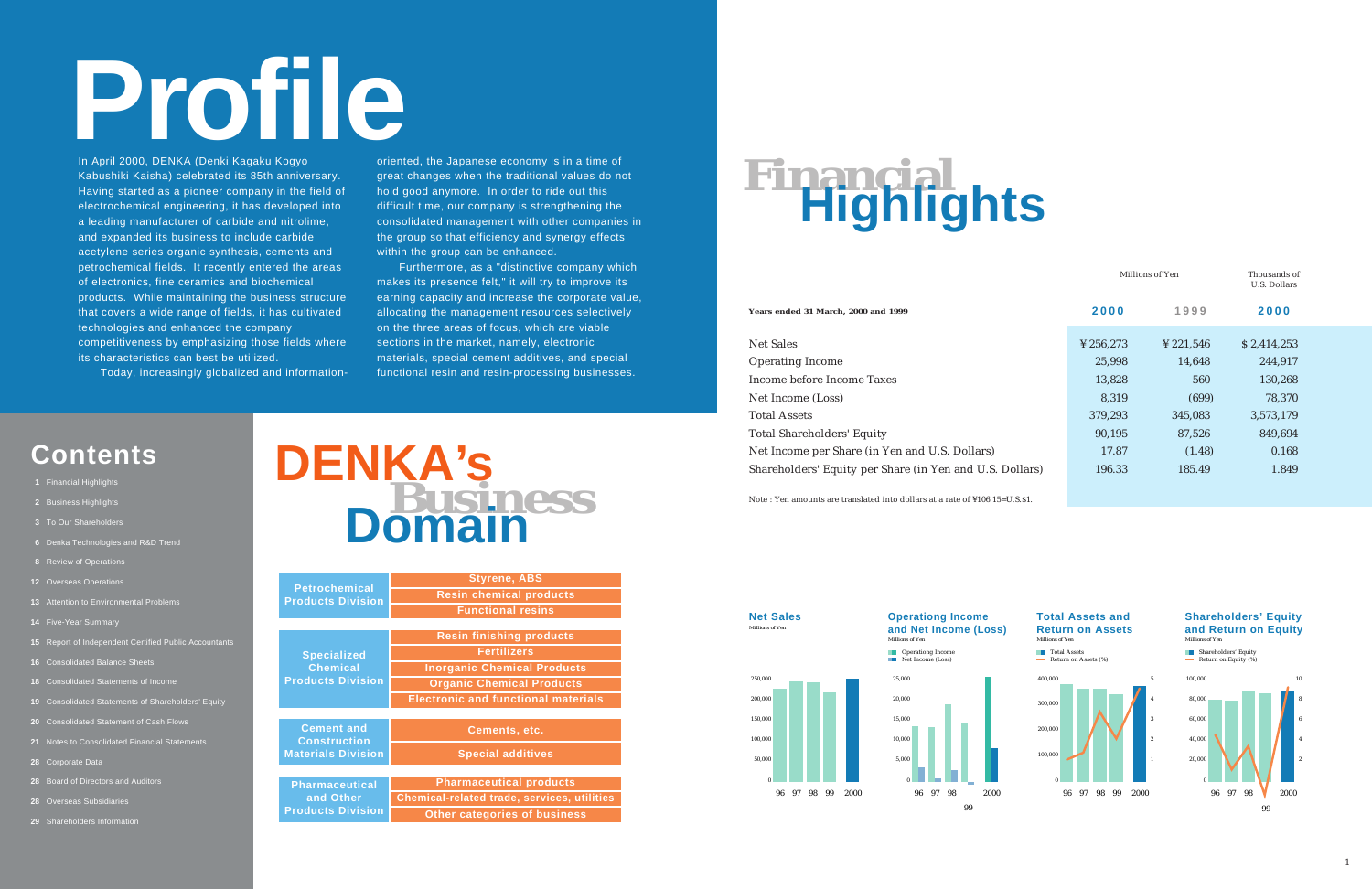# **Increased Production of Fused Silica**

Although our company has so far maintained the top market share in the spherical-shaped fused silica for semiconductor sealing materials, the current term saw the further reinforcement of production facilities to meet the higher demands that follow the higher performance of semiconductors. Omuta

Plant has already completed its production line extension for spherical filler. In Singapore, they have started expansion on the same scale. By the end of the year 2000, big capacity increase will have been realized for the entire group, securing its status as the leading manufacturer.

# **Denka Seiken Co., Ltd. Stocks Introduced Over-the-counter**

One of our subsidiaries, Denka Seiken Co., Ltd., which manufactures and sells inspection reagents and vaccines, introduced its stocks over the counter in December 1999. The vaccine for influenza is its key product with a 25% share. It also has special

technologies such as culture technology and biotechnology. It has been promoting exports as well in these years, and has established the position as a distinctive reagent maker



# **Denka Technocrete System Popularization**

Starting with the collapse accidents in tunnels of the Shinkansen and viaducts, technology to repair deteriorated concrete has been attracting attention even in the society in general. In the public works budget, the ratio of repair and maintenance expenses has been rising. Demands for repair works, mainly from the Government, are predicted to grow. In this context, our company's 'Denka Technocrete Construction Method' with realkalization and

dechlorination is attracting considerable attention. In 1999, our company organized 20 firms of contractors nationwide to set up a study group for Technocrete systems, and in December of the same year, a business tie-up was signed with KFC Ltd. In addition to in-house development efforts, it is actively endeavoring to disseminate the benefit of its Technocrete systems.

# **Development of Joint Function Improvement Agent "SUVENYL" (hyaluronic acid)**

A joint function improvement agent "SUVENYL" was developed jointly with Aventis Pharma Ltd. and Chugai Pharmaceutical Co., Ltd. by using high molecular weight hyaluronic acid which our Company had originally developed through fermentation method (biotechnology). It has been approved for manufacture as a new drug, and is going to be on the market.

One notable characteristic of "SUVENYL" is its higher molecular weight (1.9 to 2.5 million, compared to 0.6 to 1.2 million of previous products). It is effective for arthralgia in the knee from rheumatoid arthritis, osteoarthrosis in the knee, inflammation around the shoulder joint, and so on.

Efficacy for rheumatoid arthritis, in particular, is a first for an agent made from hyaluronic acid. It is expected to contribute to the improvement of the quality of life for patients in this increasingly aging society. This "SUVENYL" will be produced by our company through consignment, with Aventis Pharma Ltd. as manufacturer and Chugai Pharmaceutical Co., Ltd. as distributor.

We are going to establish "SUVENYL" as one of the pillars of our company's pharmaceutical business, and develop new areas of the business by emphasizing research and development activities.



# **To Our Shareholders**

Our consolidated sales for the current term are ¥256,273 million (US \$2,414.3 million) with a 15.7% increase compared to the previous year, the operating income 25,998 million (US \$244.9 million) with a 77.5% increase compared to the previous year, and the net income ¥8,319 million (US \$78.4 million) with an increase of ¥9,018 million from the preceding year's ¥699 million in red, all of which have turned increase.

Soon after the Bubble burst, our company set out to reconstruct our business, which was rather an early reaction, and built up the business competitiveness, lowering the profit and loss break-even point by cost reduction. In addition, management resources have been concentrated on areas with overriding priorities so as to improve earning capacity.

These efforts bore fruit and recent years saw increasing operating profit margins, allowing us to feel confident that the profit profile has been established.

It is our greatest pleasure to present you with our report of this term in the year 2000, which is our 85th anniversary.

*Toshio Hiruma President Tsuneo Yano Chairman*

The consolidated sales of our group are ¥256,273 million (US \$2,414.3 million), which means a revenue increase of ¥34,727 million (US \$327.2 million), while the actual increase is about ¥12.5 billion excluding the effects of Toyo Chemical Co., Ltd. which joined as a subsidiary in the consolidation group this term.

In terms of the profit, on the other hand, although the costs of petrochemical materials rose substantially, it was compensated by revising products prices, increasing the sales volume,

reducing costs, and resulting in an operating income of ¥25,998 million (US \$244.9 million). By appropriating the loss from the revaluation of securities as extraordinary loss, the current term net income is ¥8,319 million (US \$78.4 million), an increase of ¥9,018 million compared to the previous year.

The current term cash flow by operating activities is ¥32,054 million (US \$302.0 million) due to a big increase in profit, as well as appropriation of the loss from the revaluation of securities, while the cash flow by investing activities is ¥12,932 million (US \$121.8 million), with capital investment limited within its own

#### **Revenue increase and strong profit growth had been achieved in the current term**

Toshio Hiruma, President Tsuneo Yano, Chairman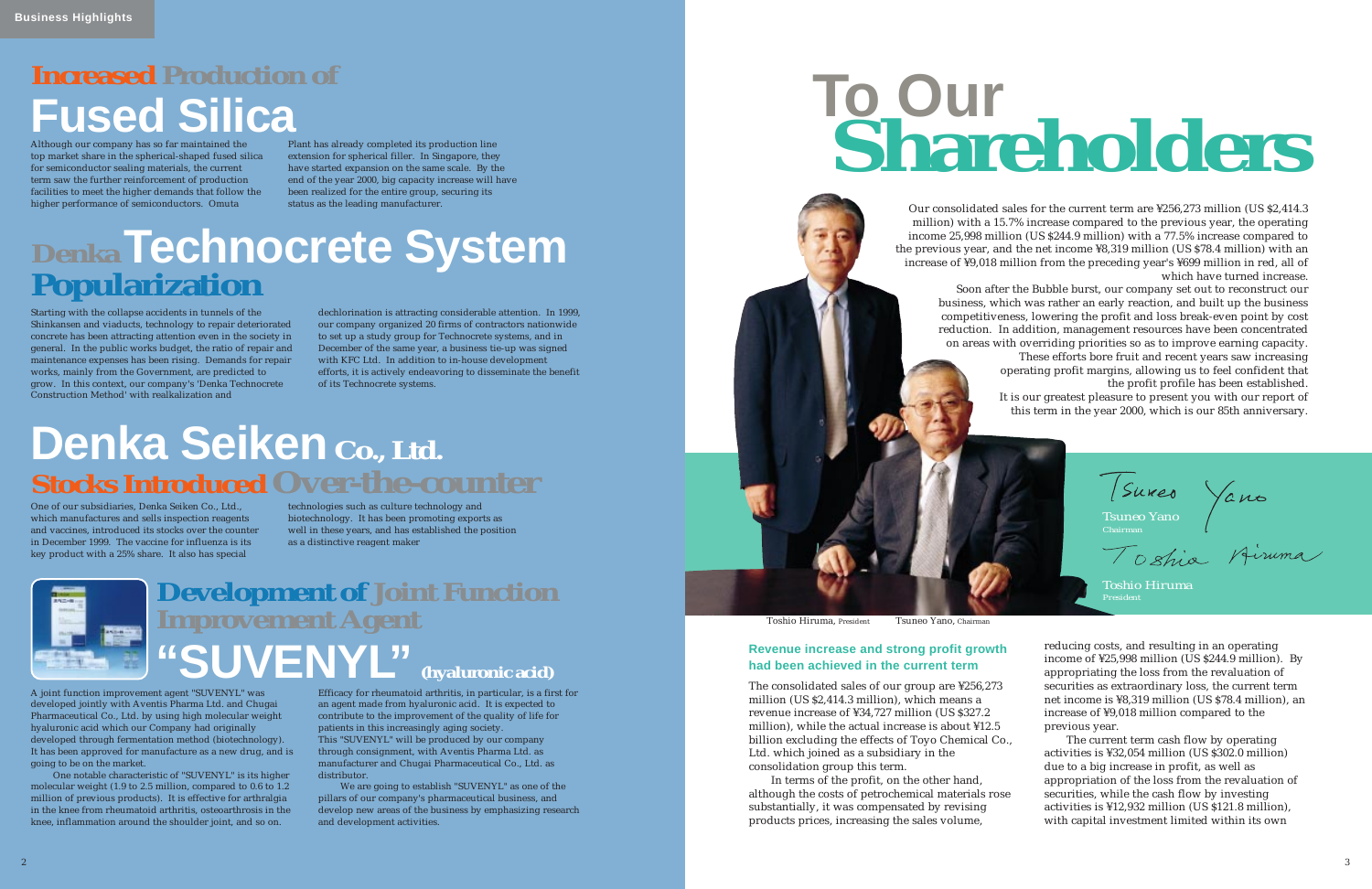fund. As for the cash flow by financing activities, there was capital increase funding of ¥1,036 million (US \$9.8 million) by Denka Seiken Co., Ltd., a subsidiary in the consolidation group, going public on the one hand, and an outflow of ¥6,847 million (US \$64.5 million) as the shareholder return fund of dividends plus treasury stock redemption on the other, leaving the rest for the repayment of interest-bearing liabilities. As a result, the closing balance of cash and cash equivalent is ¥6,346 million (US \$59.8 million) with a ¥187 million increase.

As for the year-end dividend, it is at ¥2.50 per share as predicted at the beginning, which means annual dividends of ¥5 when the interim dividend is added.

The Japanese economy in the current term has reportedly achieved a positive GDP growth rate. Even though the growth should be modest, it is turning around after two consecutive years of negative growth, due to the effects from fiscal and financial policies by the Government and the stable American economy, as well as favorable changes in exports as a result of the

Asian economy's recovery. The present IT-related prosperity makes us believe that the economy is at last on the course of recovery on the whole; yet in industrial circles, consolidation and reorganization of companies have been going on for survival in global competition, representing the difficult situation.

In the chemical industry, the Asian economy started to recover rapidly around the middle of last year, boosting the export of petrochemical products. In addition, the information and communications area, which has taken the lead in the economic recovery, has been active during the term, and semiconductor-related materials have shown significant growth.

Meanwhile, a steep rise in crude oil prices due to reduced production in OPEC countries pushed up raw material prices from naphtha on. There was concern that the petrochemical business was going back to the old state of high operation with low profit, and the circumstances were calling for fair selling prices with further cost reduction.

Our group, as one of the forerunners in the industry, has been pushing restructuring measures and working on the management reconstruction for the last seven or eight years through withdrawal from and adjustment of unprofitable businesses, drastic changes in the cost structure, adjustment and structure improvement of related companies, and realignment within general-use product industry. As a result, the effects are steadily appearing, and the framework for a profitable profile is nearing its completion. Based on these effects, we hope to keep growing as a 'distinctive company which makes its presence felt' with higher profitability.



For this end, we are focusing our investment of management resources on the areas with growing markets among a wide range of business areas, while in the established, mature areas, we are trying to maintain competitive superiority from our own resources and technologies and stable profitability.

For the mature areas such as acetylene black business operated in

Singapore, cements, chemical fertilizers, and inorganic/organic chemical products, systems are being established so that the share can be maintained through higher cost competitiveness and that stable income can be ensured. As for the growing areas, meanwhile, electronic materials, special cement additives, and special functional resins and resin-processing businesses are being enhanced.

In the current term, among electronic materials, semiconductor-related fused silica and spherical filler have been produced at full capacity both in Omuta and in Singapore. It has already finished adding two new lines in Omuta in December, and the construction of another two lines started in Singapore in February. As for special cement additives, quick-setting "NATMIC," developed for tunnel construction, has been produced at full capacity as the demand grew with works for the Second Tomei Highway. The deteriorated concrete rehabilitation and

protection system owned exclusively by our company is drawing attention. Repair works have taken 50% of the public works budget in the U.S., and in our view, they are likely to be the mainstream in Japan, too. In addition, the earthquakes in Taiwan have raised the interest in Asia, and we are discussing future development there. Demand for the transparent polymer, CLEAREN, and special functional resins including heat-resistant resin have been increasing. To this end, reinforcement in production capacity, by utilizing surplus equipment after the business is transferred to Toyo Styrene Co., Ltd., is under consideration. In the resin-processing business, 'CLEAREN carrier sheet' and conductive sheet for carrier materials for electronic parts, such as semiconductors, have increased volume considerably.

Our company believes that maximizing profits for the entire group, enhancing the earning capacity, and aiming for an increase of the corporate value in the long run will eventually lead to larger profits for shareholders. It is our continued policy to regard the enlargement of shareholder profit as



one of the most important issues in management, and to concentrate management resources on the three main businesses selectively and efficiently with the view of 'profit rather than volume' and 'selection and concentration.'

In electronic materials, fused silica filler and electronic related substrate are emphasized in supplying high quality, high performance products. As for the special cement additives, a system that allows full-scale operations in both materials and works technologies will be established with the attention-attracting repair business as its core. The reopening of overseas businesses, mainly Asia's growing markets, is also under consideration. The area of resin-processing and functional resins integrates every stage of production from material to end products, and realizes intensive and efficient development and manufacturing. As a result, each stage will be significantly streamlined and an overall reduction

in cost will be realized. Any of the above is a promising area for larger demand in the future, and appropriate capital investment will be made accordingly. Furthermore, research and development will be accelerated with an aim for further growth for both speedy and meticulous response to increasingly varied customer needs and cultivation of our company's technologies.

The existing businesses have already been producing stable profits. We will endeavor to maintain and increase the market share, and to improve earning capacity by continuing cost reduction activities for enhancing global competitiveness and pursuing the products' added value at the same time.

The interest-bearing liabilities in the current term on the consolidation basis shows a ¥6 billion increase because Toyo Chemical Co., Ltd. joined as a subsidiary in the consolidation group, but the result was ¥180.4 billion at the end of the term, which is actually a ¥13.1 billion decrease. The

> impression of financial fragility still remains, however. In addition to the yearly repayment from cash flow to be ready for the future interest rate hike, continued careful selection for capital investment and reconsideration of assets held from leverage will further accelerate improvement in this area.

The consolidation ROE of the current term was raised from -0.8% of the previous term to 9.4% in spite

of some unusual factors.

Our group recognizes that the stock dividend is one of the most important management issues. Our fundamental policy is to decide upon the balance of gaining retained earnings needed for further business development and allocating dividends to the shareholders based on performance taking profits into account.

For the shareholders return in the current term, we wrote-off 3.50 million shares of treasury stock for ¥621 million (US \$5.9 million) in the previous term and 12.43 million shares for ¥3,197 million (US \$30.1 million) in the current term.

We will continue to respect ROE, and commit ourselves to increasing your profits.

#### **Although the business is recovering, the present situation for industrial circles is still difficult**

#### **Stable revenue from mature areas and emphasis on growing areas**

#### **Concentration will be further promoted and we aim to increase the shareholder value**

#### **Profit return to shareholders**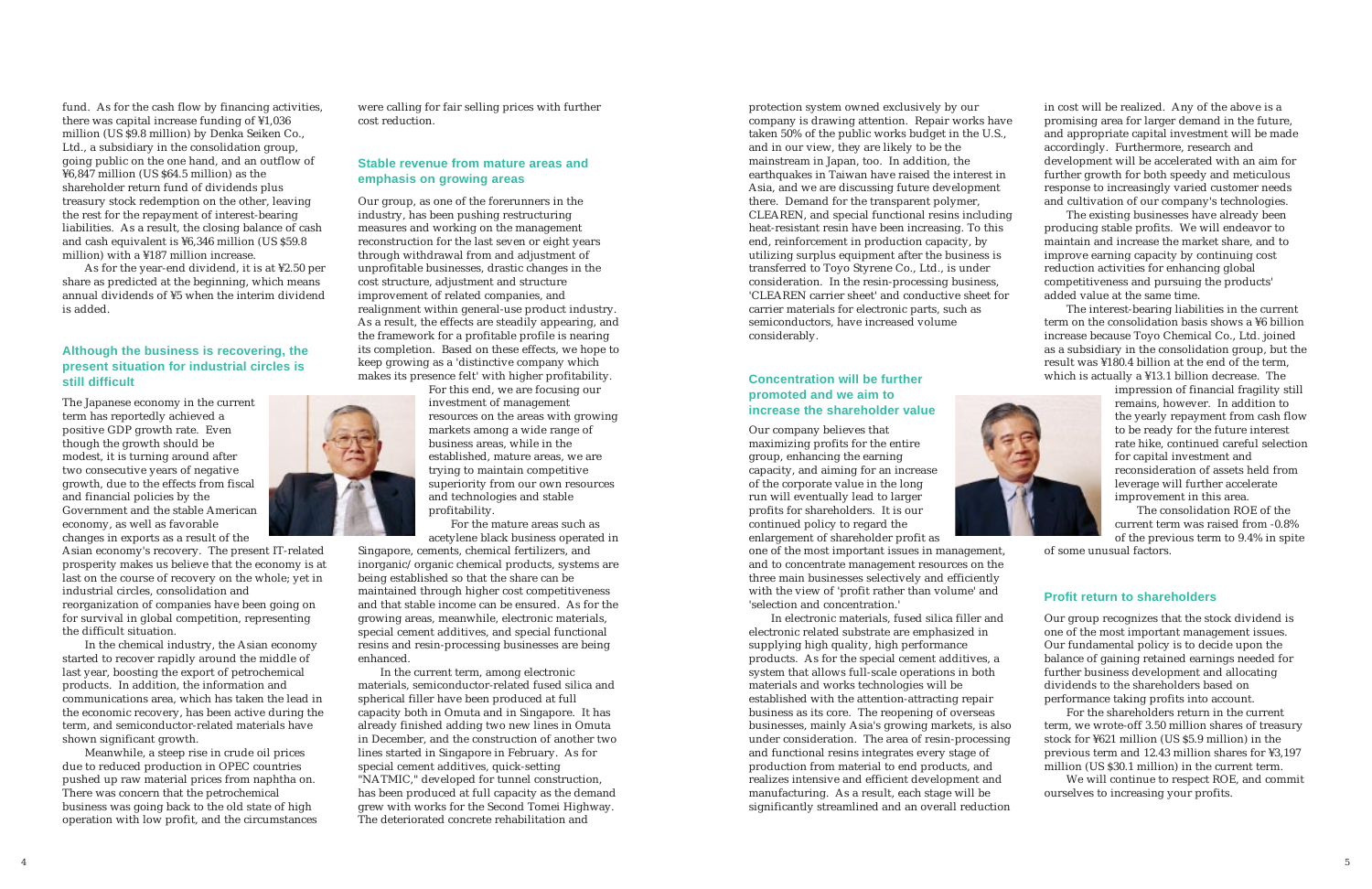#### **Fused silica**

# **Denka and Technologies R&D Trend**

## **Denka Technologies — Topics**



Fused silica is used for the epoxy resin sealing filler of semiconductor packages, and is made from natural silica which is ground roughly, fused, then crushed again into micron-scale particles to be finely finished. There are two types of products: crushed and spherical-shaped. As semiconductors are getting smaller with higher

performance, demand for spherical products that can be filled with higher density and higher fluidity has been steeply rising.

Our company is a leading manufacturer of spherical-shaped fused silica in the global market with know-how accumulated from long years of research. We can also respond in both quality and quantity to the market's increasingly varied demands towards micronized, perfect sphere, or higher purified products.

# **Silicon nitride circuit board**

Our company has been targeting the research and development of ceramic substrates for power modules used as power supply substrates in hybrid cars. This year, we have succeeded in developing a substrate with thermal conductivity 1.5 times that of the conventional ones. This product as a highly thermal-conductive grade of

DENKA SN PLATE which is already on the market combines excellent mechanical properties and high thermal conductivity. We also have completed the basic R & D on products with even higher thermal conductivity, and are considering to start studies required for their mass production.



### **Denka Technocrete system**

Several cave-in accidents of tunnels and overpasses in rapid succession have raised social concern towards concrete rehabilitation technology. Our company has an original construction method, Technocrete system, for which we obtained the exclusive right for domestic use of this rehabilitation technology from a Norwegian inorganic products company. This is a concrete rehabilitation technology of realkalization (alkalete method) and chlorine ion removal (desalete method) for concrete deteriorated by neutralization and salt damage.

In the alkalete method, a positive electrode is attached to on the outer surface of a building, and the reinforcement inside is used as a negative electrode. After the concrete surface has been saturated with sodium

carbonate solution, electric current is made to run between the two electrodes so that calcium ions permeate into the reinforcement to realkalize the muchneutralized inside part. The desalete method, on the other hand, utilizes electrophoresis. Because salt in concrete exists with negative ions, when current is run between the positive electrode attached to the concrete surface and the negative electrode which is the reinforcement inside, chlorine ions are drawn outside to the positive electrode.

Either method can be performed not only in a short period of time, but also without the need for a facility shutdown or closure of transport facilities, such as bridges, allowing the rehabilitation work to be performed while the facility is in use as usual, which is the advantage of both methods.

#### **Policies for research and development**

The overall policy is to target the three growing market areas, namely, electronic materials, special cement additives, and special functional resins and resin-processing. Research and development will naturally center around these three areas. Our policy is to cultivate existing technologies further by knowledge and experience, and

utilizing the available maintaining them as a core, to



extend the scope gradually to peripheral growing areas. We plan to invest heavily on technology development in areas where we are strong, from which we may establish new businesses to meet the needs of the next generation, thereby resulting in the acceleration and higher efficiency in the development of new products.





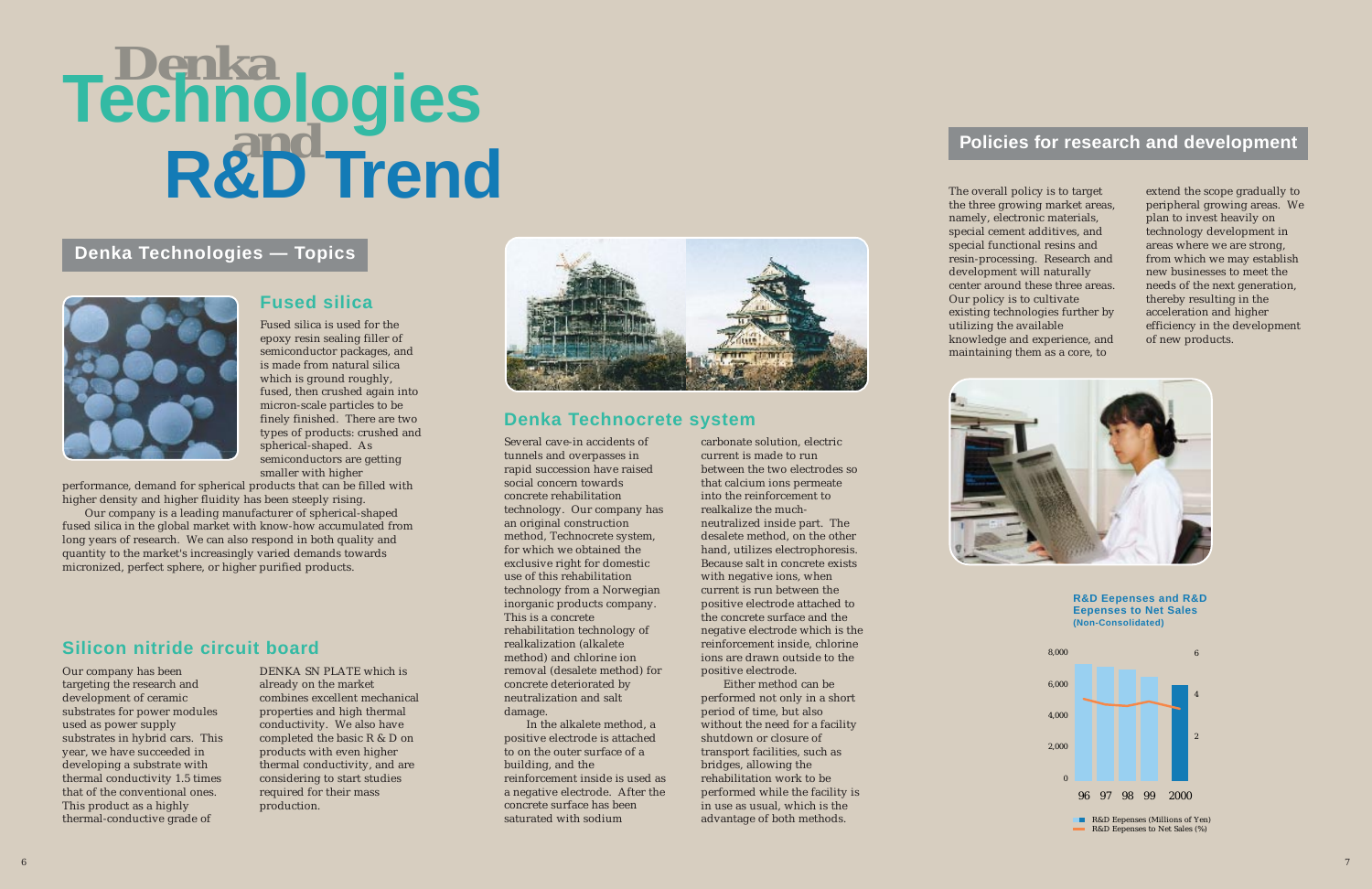



# **Review of Operations**



#### **Petrochemical Products Division**

Overseas sales of polystyrene were well supported by the recovery of demand in Asia. While its domestic operations were transferred to Toyo Styrene Co., Ltd. last April, and the system was changed so that the raw material styrene monomers were to be supplied by our company, these resulted in decreased profits. Styrene monomer, however, experienced a price hike and a great increase in sales volume, mainly in exports, due to the above-mentioned system change and tightening demands. Sales of ABS resin generally remained within the level of the previous year, but chemical synthetic products,

such as vinyl acetate and POVAL, suffered a decrease in sales from languishing housing-related demands.

In functional resins, transparent polymers and the special resin, CLEAREN, boosted the sales volume in both the domestic and overseas markets because of the substantially larger demands for them, and heat-resistant resin exports increased considerably in applications for audio equipment.

As a result, the consolidated sales for this division are ¥73,858 million (US \$695.8 million) with a 3.5% increase compared to the previous year.

*Millions of Yen* **Net Sales**



## **Specialized Chemical Products Division**

in the information and communications area, attracted substantially



This division now includes Toyo Chemical Co., Ltd., which joined as a consolidation subsidiary from the current term. Regarding resin and process products, as vigorous demand continued in relation to PC's and mobile telephones 'CLEAREN carrier sheet' and conductive sheet for carrier materials for electronic parts, such as semiconductors, and electronic wrapping products, such as films for carrier material and adhesive tape for securing semiconductors have considerably increased in the volume. Slots for optical fibers increased profits partly due to the support from power companies and the Ministry of Construction's information box. Synthetic fiber products, such as those for wigs, and environmental materials, such as corrugated pipes, changed

favorably. As for food packaging materials, sales level remained almost the same as the previous year.





Among electronic and functional materials, sphericalshaped fused silica fillers for semiconductor sealing materials were produced at full capacity throughout the term both domestically and overseas, significantly increasing the sales volume, and monosilane gas for manufacturing semiconductors changed satisfactorily. In addition, ceramics boron carbide formed products have greatly increased profits, and various electronic circuit boards achieved a satisfactory increase in sales volume.

Fertilizers such as calcium cyanamide suffered a decrease in sales volume, partly due to increased imports, but carbide and refractory retained the level of the previous year more or less. Although chloroprene rubber recovered its export volume thanks to the economic recovery in Asian countries, it ended with reduced profits because of decreased commissions by the appreciation of the yen.

Consequently, the consolidated sales of this division are ¥102,597 million (US \$966.5 million) with a 35.6% increase compared to the previous year. The increase in revenue is ¥26,963 million (approximately ¥4.8 billion without Toyo Chemical Co., Ltd.).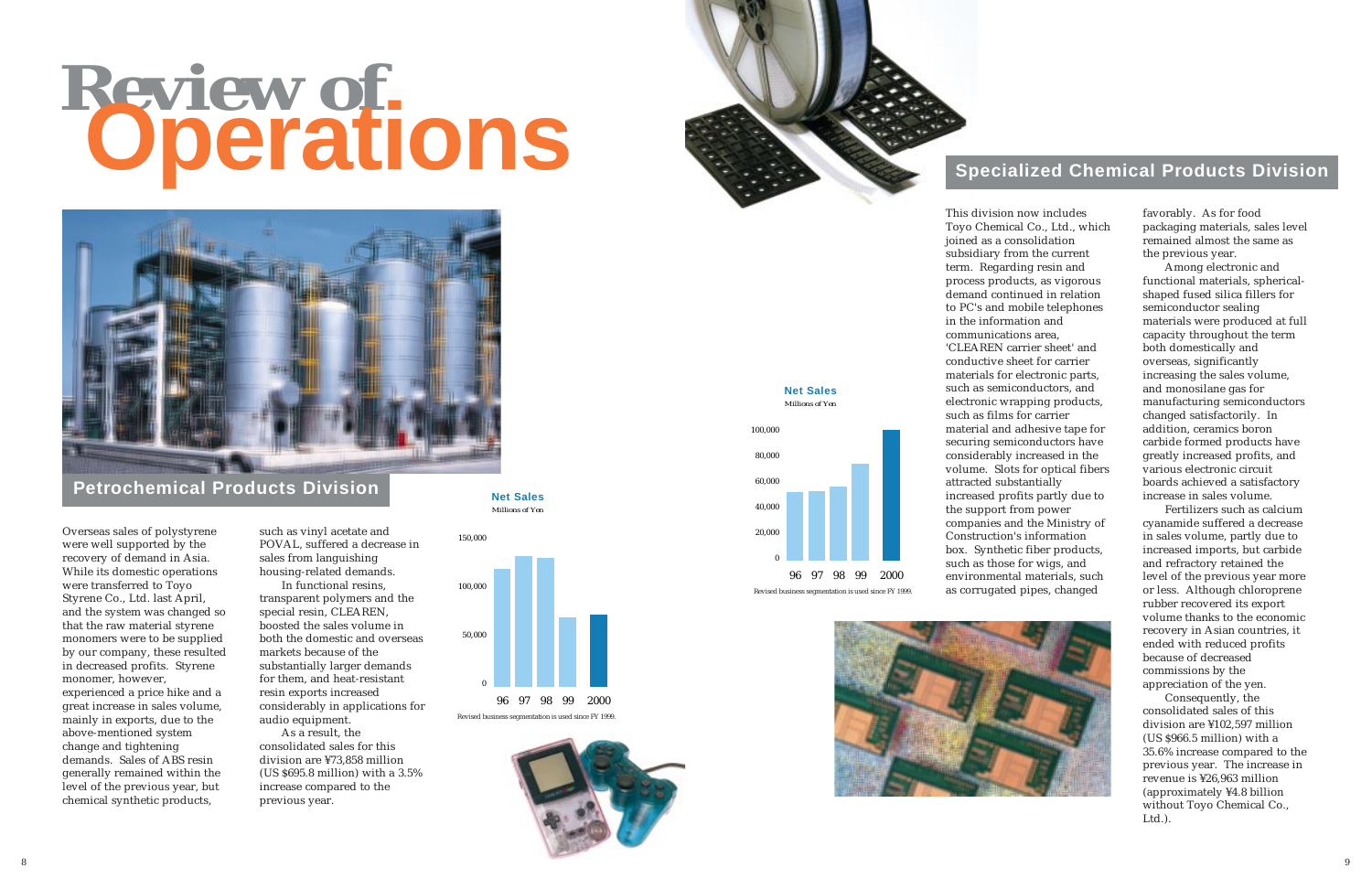

# **Cement and Construction Materials Division**

In this division, two readymixed concrete companies in the Akita region left the consolidated group in the current term.

Cement and ready-mixed concrete products have recovered in sales volume, mainly in the Hokuriku region, partly due to the effects of economic measures by the Government, and have increased profits.

As for special cement additives, "NATMIC" (quicksetting cement additive for shotcrete) and "DENKA ES"

(quick-hardening additive for

soil stabilization), both used in highways and Shinkansen tunnel constructions, saw a substantial increase in sales volume, while "PRETASCON" (non-shrink additives for grout) used for aseismic reinforcement expanded its sales as well. These factors led the increase in revenue.

As a result, consolidated net sales in the current term for the division increased by 3.9% from the previous term to ¥39,219 million (US \$369.5 million).

*Millions of Yen*

# **Net Sales**



## **Pharmaceutical and Other Products Division**

#### *Millions of Yen* **Net Sales**

96 97 98 99 2000

![](_page_6_Picture_15.jpeg)

![](_page_6_Picture_16.jpeg)

0

10,000

20,000

30,000

![](_page_6_Figure_12.jpeg)

40,000 As for pharmaceutical products, renewed appreciation for the efficacy of influenza vaccines promoted vaccination mainly for elderly people, and diagnostic chemicals for cholesterol thrived mainly in exports; thus, resulting in a significant revenue increase respectively. In other businesses, the engineering business declined

because of the turndown in private sector capital investment, while the securities business brought in a sizable increase reflecting a brisk securities market.

As a result, consolidated net sales in the current term for the division increased by 10.2% from the previous term to ¥40,598 million (US \$382.5 million).

Revised business segmentation is used since FY 1999.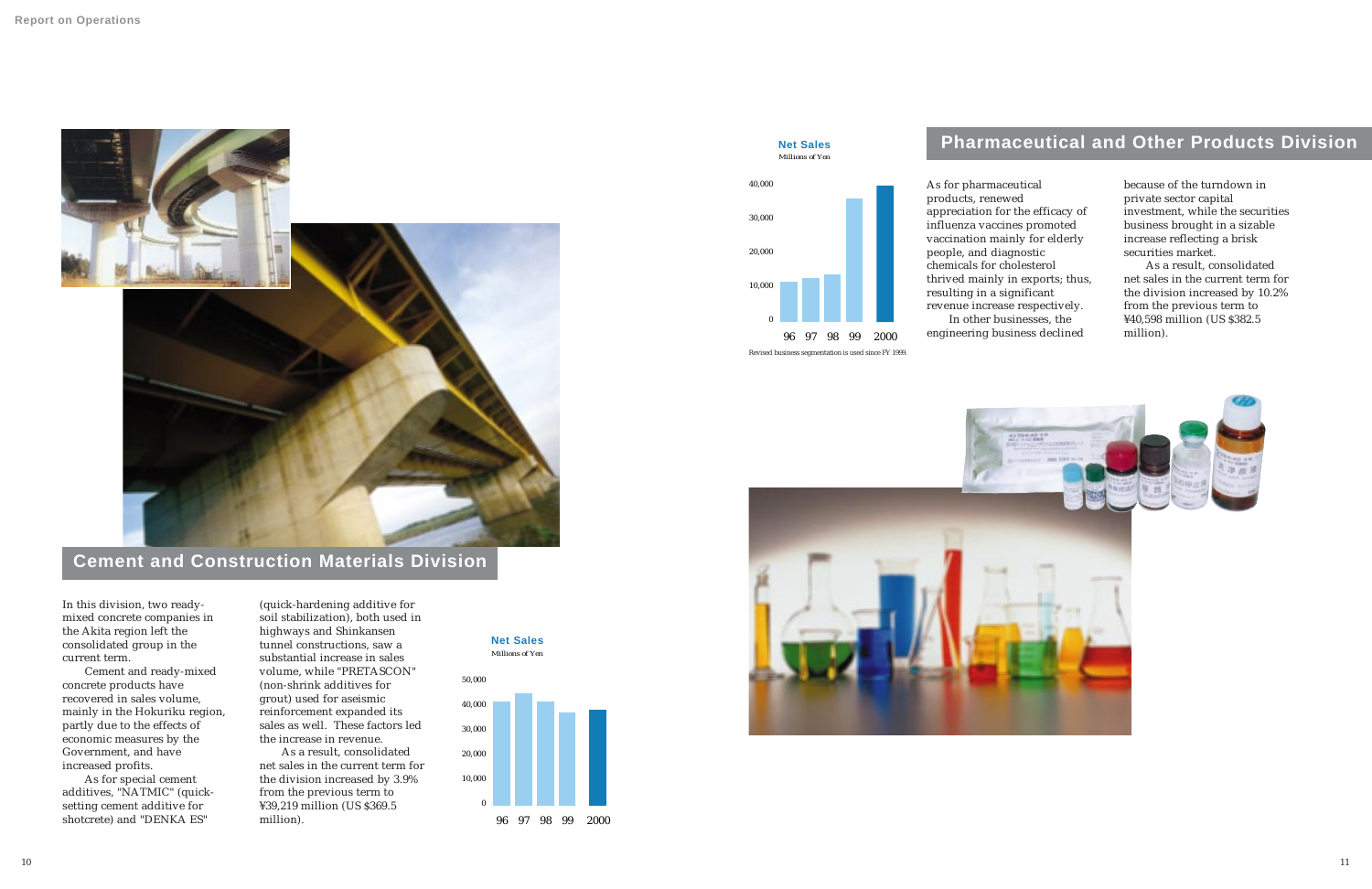Denka Corporation **U.S.A**

Denka Chemicals G.m.b.H.

**SINGAPORE**

**JAPAN** Denka Advantech Private Limited

(Spherical-Shaped fused sillica filler production facility)

Denka Advantech Private Limited and Denka Singapore Private Limited (Head Office)

Denka Singapore Private Limited (PS production facility)

Denka Singapore Private Limited (AB production facility)

![](_page_7_Picture_7.jpeg)

We are developing businesses on polystyrene, acetylene black, and fused silica overseas, with focus on operations in Singapore as the main pillar. Polystyrene has been recovering demand rapidly since last summer mainly in Hong Kong and China, rendering the plants to continue operation at full capacity at present. Fused silica, which is produced as epoxy resin fillers for semiconductors, benefited from an increase in global demand for semiconductors, thus enabling continued favorable operations. For sphericalshaped silica fillers, in particular, extension of the production line has started in the Singapore plant.

In order to cope with these market trends, out of our three production and sales companies in Singapore, DENKA Singapore (DSPL), DENKA Chemical Asia (DCA), and DENKA Advantech (DAPL), DCA, a sales company, and DAPL, a production base, were consolidated as of January 2000. The integration of production and sales will achieve rationalization and higher efficiency. The Singapore business is an important overseas base, which we intend to develop as a pillar for the realization of high revenue in the consolidated management of our group.

We also expect that the demand for special cement additives for the construction and repair of concrete buildings will increase in other Asian countries following economic recovery. The development of the special cement additives business by establishing a joint capital company with a local civil engineering and construction company seems to be a good idea.

In the pharmaceutical products division, diagnostic chemicals by Denka Seiken Co., Ltd. are steadily expanding export, particularly for its large-scale major products. With a target export ratio to be raised to 30% during the term that ends in March 2005, we are determined to develop our businesses aggressively from a perspective to enlarge the overseas market.

As a result of the above activities, the overseas sales for the current term are ¥35,163 million with a ¥9,621 million increase from the ¥25,542 million of the previous term.

**President**  $\overline{\phantom{a}}$  **RC Committee** (Secretariat: Environmental Security Division)

> **RC** Internal Inspection

As an RC activities promoting organization, the head office has the RC Committee chaired by a technological development manager, and each office has a branch RC Committee chaired by its manager, which decides activity policies and checks progress. In addition, each business division at the head office is going to set up an RC Secretariat to provide safety information and respond to complaints and requests. We also have a system in which a group of in-house experts, supervised by the RC chairman, conducts internal inspection on RC activity practices and submits the results to the board of directors to be reviewed by it and to be reflected

**Safety Measures** Head Office

**Energy Conservation – Subcommittee**  (Secretariat: Power Division)

Branch Energy Conservation Secretariat

![](_page_7_Picture_25.jpeg)

We are actively promoting "responsible care" (RC) activities, which are corporate selfmanagement activities. The aim is to maintain good environment and secure safety by recognizing environmental conservation and safety securement as an important management issue, and paying attention to environment and safety throughout the whole process of chemical products from development, manufacturing, distribution, usage, to final consumption and disposal.

We have set up an "RC Committee," as a company-wide promoting organization, to evaluate performance by internal inspection and to reflect the results in the plan for next year.

> in the plan for next year. We are enhancing these RC activities, and coping steadily with tasks, especially for the reduction of environmental load, based on the environment interim plan, which emphasizes three themes of promoting energy conservation, reducing wastes, and reducing discharge of toxic chemicals. Furthermore, since we are dealing with the cement business, we shall apply these activities for waste disposal by annually receiving 250,000 tons of coal ash, disposed tires and other kinds of industrial waste, to be used effectively in the cement business. Starting from the year 2002, we plan to use carbide processed from general waste.

As for the landfill volume, we intend to reduce it to 40% of the 1990 level by correctly segregating disposal, encouraging recycling, and other measures.

We will continue to emphasize these three themes in our future policies for RC activities.

We are also working on obtaining ISO14001 certification in order to promote the establishment and operation of an environmental management system. Following the Chiba Plant and the Omi Plant cement division, we expect that all the plants will acquire certification during 2000.

#### **Sales of Export and Sales of Export to Net Sales (Non-Consolidated)**

![](_page_7_Figure_9.jpeg)

**Attention to Environmental Problems**

#### **RC Promoting Organization**

![](_page_7_Figure_22.jpeg)

# **Overseas Operations**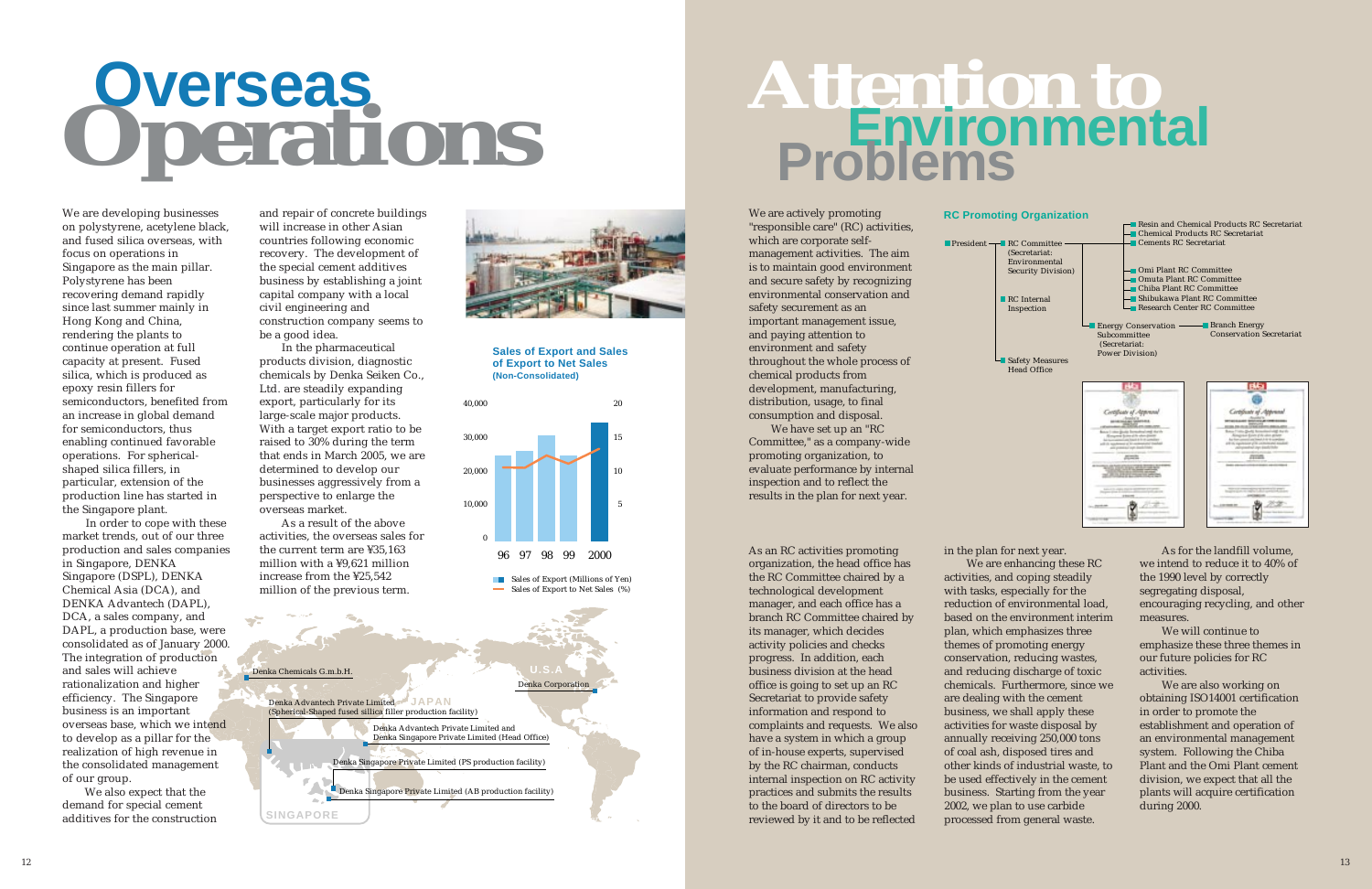# **Five-Year Summary**

**Denki Kagaku Kogyo Kabushiki Kaisha and Consolidated Subsidiaries**

|                             |                       |                       | Millions of Yen |                       |                       | Thousands of<br><b>U.S. Dollars</b> |  |
|-----------------------------|-----------------------|-----------------------|-----------------|-----------------------|-----------------------|-------------------------------------|--|
|                             | 2000                  | 1999                  | 1998            | 1997                  | 1996                  | 2000                                |  |
|                             |                       |                       |                 |                       |                       |                                     |  |
| <b>Net Sales</b>            | $\frac{1}{2}$ 256.273 | $\frac{1}{2}$ 221.546 | ¥ 246.624       | $\frac{1}{2}$ 247.590 | $\frac{1}{2}$ 230.718 | \$2,414,253                         |  |
| Net Income (Loss)           | 8,319                 | (699)                 | 3,020           | 1,009                 | 3,586                 | 78,370                              |  |
| <b>Shareholders' Equity</b> | 90,195                | 87,526                | 90,035          | 80,201                | 80,917                | 849,694                             |  |
| <b>Total Assets</b>         | 379,293               | 345,083               | 367,031         | 367,780               | 387,965               | 3,573,179                           |  |

50.00 100,000 150,000 200,000 250,000

Note: Yen amounts are translated into dollars at a rate of ¥106.15=U.S.\$1.

![](_page_8_Figure_9.jpeg)

![](_page_8_Figure_14.jpeg)

0

![](_page_8_Figure_13.jpeg)

**to Total Assets**

*%*

![](_page_8_Figure_15.jpeg)

#### **ChuoAoyama Audit Corporation**

**Shareholders' Equity Per Share**

*Millions of Yen*

![](_page_8_Figure_8.jpeg)

96 97 98 2000

Operating Income to Net Sales (%) 3 6 9 12

![](_page_8_Figure_4.jpeg)

**Net Income Per Share**

*Millions of Yen*

**Net Income (Loss) and Net Income (Loss) to Net Sales**

![](_page_8_Figure_11.jpeg)

![](_page_8_Figure_10.jpeg)

*Millions of Yen*

#### **To the Board of Directors of Denki Kagaku Kogyo Kabushiki Kaisha**

We have audited the accompanying consolidated balance sheets of Denki Kagaku Kogyo Kabushiki Kaisha and its subsidiaries as of March 31, 2000 and 1999, and the related consolidated statements of income and shareholders' equity for the years then ended and the consolidated statement of cash flows for the year ended March 31, 2000, all expressed in Japanese yen. Our audits were made in accordance with auditing standards generally accepted in Japan and, accordingly, included such tests of the accounting records and such other auditing procedures as we considered necessary in the circumstances.

In our opinion, the consolidated financial statements referred to above present fairly the consolidated financial position of Denki Kagaku Kogyo Kabushiki Kaisha and its subsidiaries as of March 31, 2000 and 1999, and the consolidated results of their operations for the years then ended and their cash flows for the year ended March 31, 2000 in conformity with accounting principles generally accepted in Japan applied on a consistent basis.

As described in Note 2, effective for the year ended March 31, 2000, Denki Kagaku Kogyo Kabushiki Kaisha and its subsidiaries have adopted new Japanese accounting standards for preparation of consolidated financial statements, research and development costs and income taxes.

The amounts expressed in U.S. dollars, which are provided solely for the convenience of the readers, have been translated on the basis set forth in Note 1 to the accompanying consolidated financial statements.

Checo aoyama audit Corporation

Tokyo, Japan June 29, 2000

#### **Notice to readers**

The accompanying consolidated financial statements are not intended to present the consolidated financial position and results of their operations and their cash flows in accordance with accounting principles and practices generally accepted in countries and jurisdictions other than Japan. The standards, procedures and practices to audit such financial statements are those generally accepted and applied in Japan.

**PRICEWATERHOUSE COPERS** 

Kasumigaseki Bldg. 32nd Floor 3-2-5, Kasumigaseki, Chivoda-ku, Tokyo 100-6088, Japan

#### **Report of Independent Certified Public Accountants**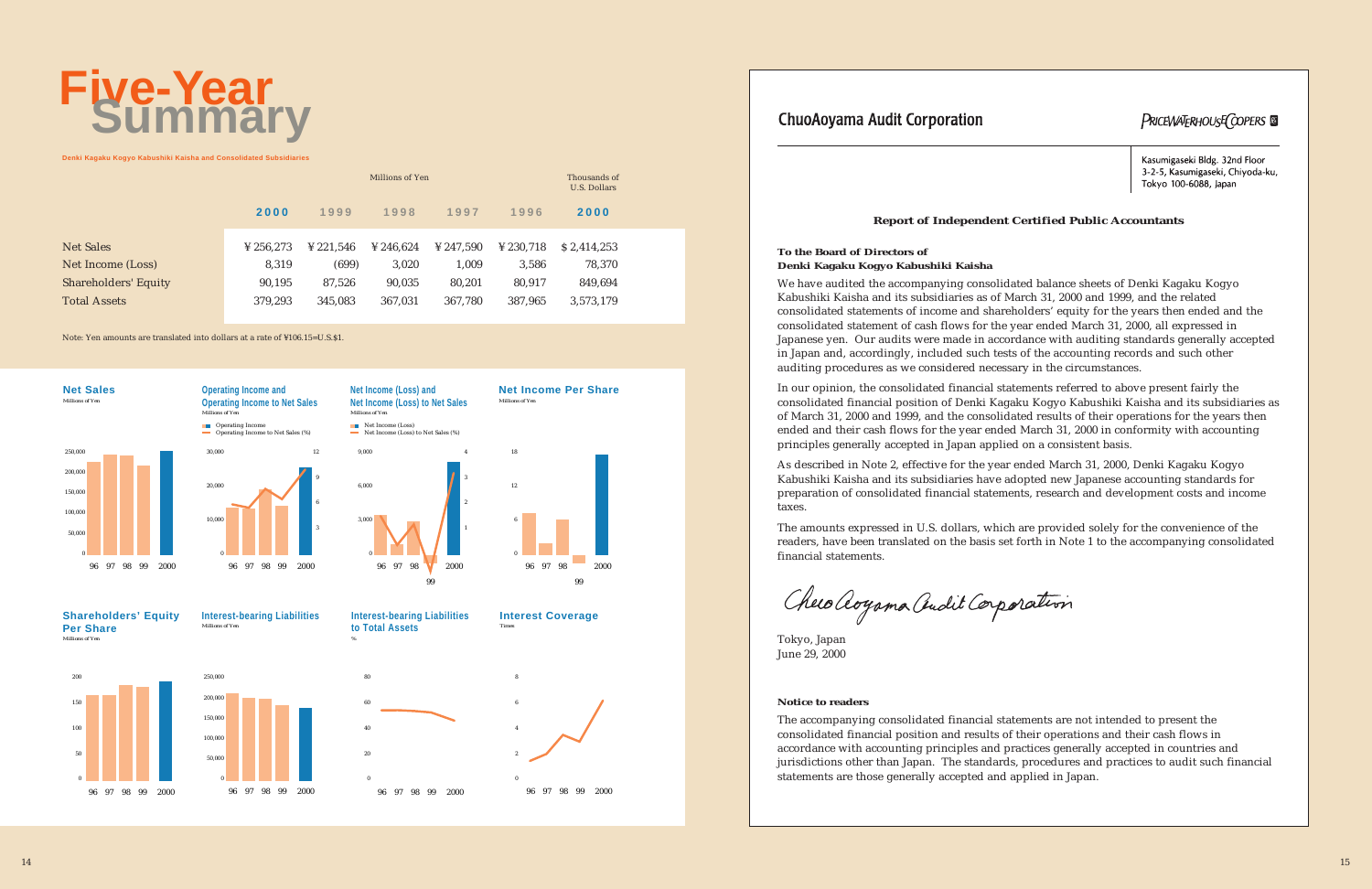# **Consolidated Balance Sheets**

**Denki Kagaku Kogyo Kabushiki Kaisha and Consolidated Subsidiaries**

| March 31                                                  |            | Millions of Yen | Thousands of<br><b>U.S. Dollars</b> |
|-----------------------------------------------------------|------------|-----------------|-------------------------------------|
| <b>ASSETS</b>                                             | 2000       | 1999            | (Note 1)<br>2000                    |
|                                                           |            |                 |                                     |
| <b>Current assets:</b>                                    |            |                 |                                     |
| Cash and time deposit                                     | ¥<br>5,745 | 4,979<br>¥      | $\mathcal{S}$<br>54,122             |
| Notes and accounts receivable, trade (Note 3)             | 72,254     | 60,694          | 680,678                             |
| Marketable securities (Note 4)                            | 35,766     | 39,037          | 336,938                             |
| Inventories (Note 6)                                      | 29,661     | 30,955          | 279,425                             |
| Deferred tax asset                                        | 1,720      |                 | 16,203                              |
| Prepaid expenses and other current assets (Note 3)        | 7,422      | 4,888           | 69,920                              |
| Allowance for doubtful accounts                           | (925)      | (727)           | (8, 714)                            |
| <b>Total current assets</b>                               | 151,643    | 139,826         | 1,428,572                           |
| Property, plant and equipment (Note 7) :                  |            |                 |                                     |
| <b>Buildings and structures</b>                           | 96,166     | 92,610          | 905,944                             |
| Machinery and equipment                                   | 268,673    | 259,591         | 2,531,069                           |
| Land                                                      | 45,311     | 38,389          | 426,858                             |
| <b>Construction in progress</b>                           | 3,331      | 5,876           | 31,380                              |
|                                                           | 413,481    | 396,466         | 3,895,251                           |
| <b>Accumulated depreciation</b>                           | (251, 313) | (239, 595)      | (2, 367, 527)                       |
| Total property, plant and equipment                       | 162,168    | 156,871         | 1,527,724                           |
| Intangible fixed assets:                                  | 551        | 510             | 5,191                               |
| <b>Investments and other assets:</b>                      |            |                 |                                     |
| Investment securities (Note 3 and 4)                      | 15,352     | 16,950          | 144,626                             |
| Long-term loans receivable (Note 3)                       | 1,785      | 1,491           | 16,816                              |
| Other                                                     | 8,996      | 7,921           | 84,748                              |
| Deferred tax asset                                        | 500        |                 | 4,710                               |
| Allowance for doubtful accounts                           | (357)      | (109)           | (3, 363)                            |
| Total investments and other assets                        | 26,276     | 26,253          | 247,537                             |
| <b>Deferred charges:</b>                                  |            |                 |                                     |
| <b>Research and development</b>                           | 2,025      | 3,681           | 19,077                              |
| Other                                                     | 71         | 109             | 669                                 |
| Total deferred charges                                    | 2,096      | 3,790           | 19,746                              |
| Assets of consolidated securities company (Note 7 and 14) | 35,309     | 16,969          | 332,633                             |
| Foreign currency translation adjustments                  | 1,250      | 864             | 11,776                              |
| <b>Total assets</b>                                       | ¥ 379,293  | ¥ 345,083       | \$3,573,179                         |

The accompanying notes are an integral part of the statements

#### Liabilities of consolidated securities company (Note Total liabilities

#### **March 31**

#### **LIABILITIES AND SHAREHOLDERS' EQUITY**

#### **Current liabilities:**

Notes and accounts payable (Note 3) Short-term bank loans (Note 7) Current portion of long-term debt (Note 7) Accrued taxes on income and other (Note 9) Accrued bonus Reserve for investment losses Other current liabilities (Note 3) Total current liabilities

#### **Long;-term liabilities:**

Long-term debt (Note 7) Deferred tax liability Accrued severance indemnities (Note 12) Other long-term liabilities Total long-term liabilities

#### **Minority interest in consolidated subsidiaries**

**Shareholders' equity:** Common stock: ¥50 par value per share Authorized: 1,584,070,000 shares Issued: 459,419,390 shares Capital surplus Retained earnings (Note 8 and 13) Treasury stock Total shareholders' equity

**Contingent liabilities (Note 17)** Total liabilities and shareholders' equity

|      |             | Millions of Yen | Thousands of<br><b>U.S. Dollars</b><br>(Note 1) |
|------|-------------|-----------------|-------------------------------------------------|
|      | 2000        | 1999            | 2000                                            |
|      |             |                 |                                                 |
|      | ¥<br>33,781 | 26,324<br>¥     | \$<br>318,238                                   |
|      | 71,799      | 73,137          | 676,392                                         |
|      | 26,115      | 18,799          | 246,020                                         |
|      | 5,124       | 1,541           | 48,271                                          |
|      | 2,258       | 1,699           | 21,272                                          |
|      |             | 1,341           |                                                 |
|      | 17,671      | 17,598          | 166,472                                         |
|      | 156,748     | 140,439         | 1,476,665                                       |
|      |             |                 |                                                 |
|      | 82,511      | 94,628          | 777,306                                         |
|      | 1,052       |                 | 9,911                                           |
|      | 4,144       | 3,836           | 39,039                                          |
|      | 498         | 504             | 4,691                                           |
|      | 88,205      | 98,968          | 830,947                                         |
| .14) | 31,739      | 15,091          | 299,001                                         |
|      | 276,692     | 254,498         | 2,606,613                                       |
|      | 12,406      | 3,059           | 116,872                                         |
|      |             |                 |                                                 |
|      | 35,303      | 35,303          | 332,577                                         |
|      | 32,069      | 35,268          | 302,110                                         |
|      | 22,824      | 16,955          | 215,016                                         |
|      | (1)         | (0)             | (9)                                             |
|      | 90,195      | 87,526          | 849,694                                         |
|      | ¥ 379,293   | ¥ 345,083       | \$3,573,179                                     |
|      |             |                 |                                                 |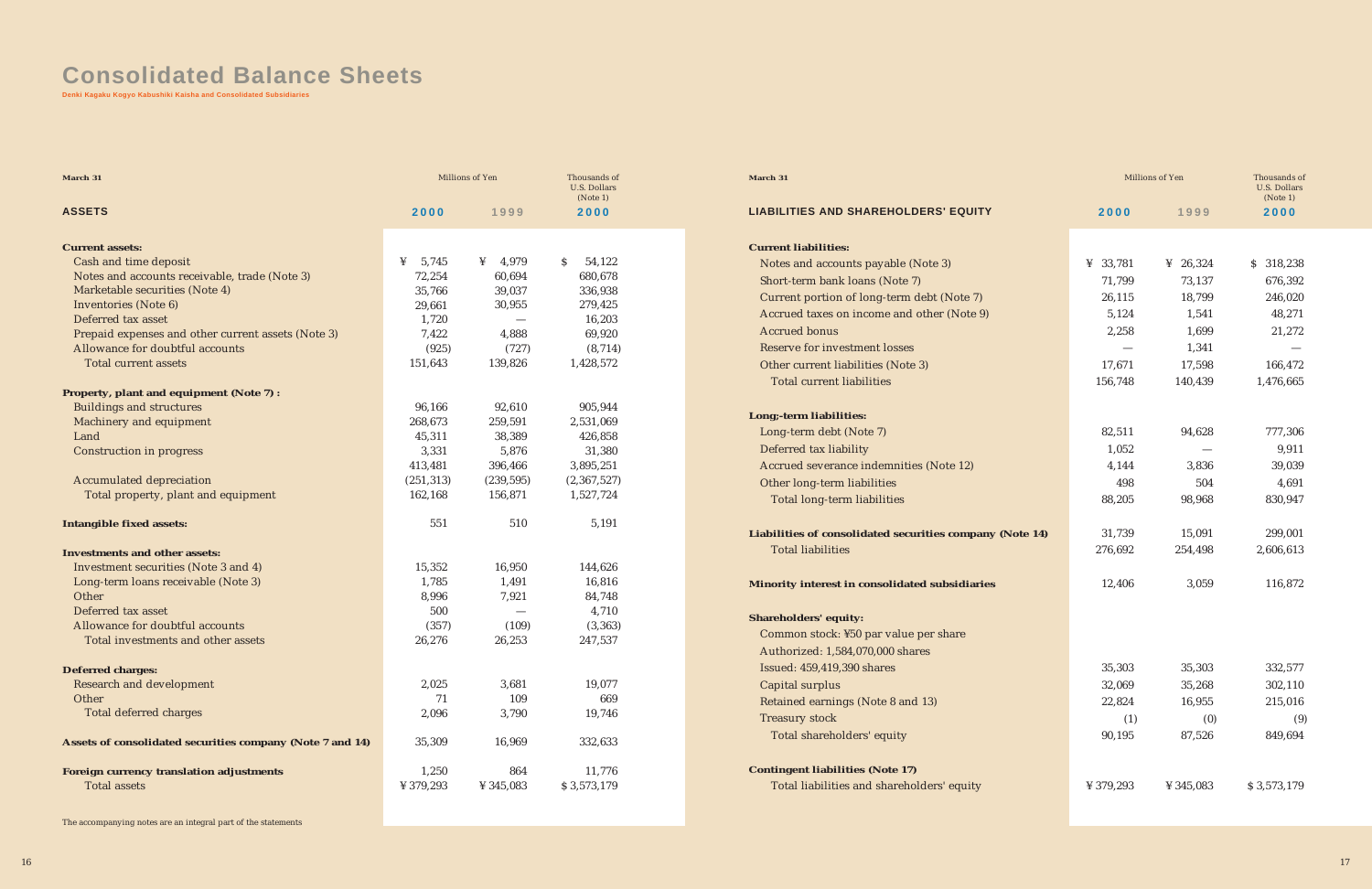# **Consolidated Statements of Income**

**Denki Kagaku Kogyo Kabushiki Kaisha and Consolidated Subsidiaries**

| <b>Year Ended March 31</b>                                 |            | Millions of Yen | Thousands of<br><b>U.S. Dollars</b><br>(Note 1) |
|------------------------------------------------------------|------------|-----------------|-------------------------------------------------|
|                                                            | 2000       | 1999            | 2000                                            |
| <b>Net sales</b>                                           | ¥ 256,273  | ¥ 221,546       | \$2,414,253                                     |
| Cost of sales                                              | 177,473    | 157,721         | 1,671,908                                       |
| Gross profit                                               | 78,800     | 63,825          | 742,345                                         |
| Selling, general and administrative expenses (Note 10)     | 52,802     | 49,177          | 497,428                                         |
| <b>Operating income</b>                                    | 25,998     | 14,648          | 244,917                                         |
| <b>Other income</b>                                        |            |                 |                                                 |
| Interest and dividend income                               | 596        | 606             | 5,615                                           |
| Gain on sale of marketable securities                      | 447        | 643             | 4,211                                           |
| Gain on sale of investment securities                      | 1.056      |                 | 9,948                                           |
| Gain on sale of land, buildings and other                  |            | 2,549           |                                                 |
| Other, net (Note 3)                                        | 852        | 1,216           | 8,026                                           |
|                                                            | 2,951      | 5,014           | 27,800                                          |
| <b>Other expenses</b>                                      |            |                 |                                                 |
| Interest expenses                                          | 4.194      | 4,923           | 39,510                                          |
| Loss on disposal of property, plant and equipment          | 643        | 645             | 6,057                                           |
| Amortization of deferred research                          |            |                 |                                                 |
| and development costs                                      | 1,391      |                 | 13,104                                          |
| Amortization of prior service cost                         | 1,597      | 973             | 15,045                                          |
| Loss on liquidation of affiliates                          | 899        | 1,883           | 8,469                                           |
| Loss on sale of marketable and investment securities       |            | 6,781           |                                                 |
| Devaluation of marketable securities                       | 1,064      |                 | 10,024                                          |
| Equity in deficit of unconsolidated subsidiaries           |            |                 |                                                 |
| and affiliates                                             | 506        | 474             | 4,767                                           |
| Other, net                                                 | 4,827      | 3,423           | 45,473                                          |
|                                                            | 15,121     | 19,102          | 142,449                                         |
| Income before income taxes<br><b>Income taxes (Note 9)</b> | 13,828     | 560             | 130,268                                         |
| Current                                                    | (5,028)    | (1, 162)        | (47, 367)                                       |
| <b>Deferred</b>                                            | 509        |                 | 4,795                                           |
|                                                            | (4, 519)   | (1, 162)        | (42, 572)                                       |
| Income (loss) before minority interests                    | 9,309      | (602)           | 87,696                                          |
| Minority interest in losses of consolidated subsidiaries   | (990)      | (97)            | (9,326)                                         |
| Net income (loss)                                          | ¥<br>8,319 | (699)<br>¥      | 78,370<br>\$                                    |
|                                                            |            |                 |                                                 |

**Per share**

Net income (loss)

# **Consolidate State State State State State State State**

The accompanying notes are an integral part of the statements

|  | Yen |                                             | <b>U.S. Dollars</b><br>(Note 1) |  |
|--|-----|---------------------------------------------|---------------------------------|--|
|  |     | $\frac{1}{4}$ 17.87 $\frac{1}{4}$ (1.48) \$ | 0.168                           |  |

**Denki Kagaku Kogyo Kabushiki Kaisha and Consolidated Subsidiaries**

**Year Ended March 31**

| <b>Balance at March 31, 1998</b><br>Net loss                                                                   |
|----------------------------------------------------------------------------------------------------------------|
| Increase in retained earnings resulting from<br>inclusion of a subsidiary in the consolidation                 |
| Decrease in retained earnings resulting from<br>exclusion of an affiliate in the consolidation                 |
| Cash dividends                                                                                                 |
| Bonuses to directors and statutory auditors                                                                    |
| <b>Stock redemption</b>                                                                                        |
| <b>Balance at March 31, 1999</b>                                                                               |
| Deferred income taxes<br>Net income                                                                            |
|                                                                                                                |
| Increase in retained earnings resulting from<br>exclusion of subsidiaries and an affiliate in<br>consolidation |
| Increase in retained earnings resulting from                                                                   |
| change of the method of elimination of                                                                         |
| unrealized inter-company profit                                                                                |
| Decrease in retained earnings resulting from<br>exclusion of a subsidiary                                      |
| Decrease in retained earnings resulting from<br>inclusion of an affiliate                                      |
| Cash dividends                                                                                                 |
| Bonuses to directors and statutory auditors                                                                    |
| <b>Stock redemption</b>                                                                                        |
| <b>Balance at March 31, 2000</b>                                                                               |

| Thousands                  |                      | Millions of Yen               |                                            |  |
|----------------------------|----------------------|-------------------------------|--------------------------------------------|--|
|                            | <b>Common Stock</b>  |                               |                                            |  |
| Number of<br><b>Shares</b> | Amount               | Capital<br>Surplus            | Retained<br>Earnings                       |  |
| 475,349                    | ¥ 35,303             | ¥ 35,889                      | ¥ 18,843<br>(699)                          |  |
|                            |                      |                               | 100                                        |  |
| (3,500)<br>471,849         | $\frac{1}{4}$ 35,303 | (621)<br>$\frac{1}{2}$ 35,268 | (77)<br>(1, 188)<br>(24)<br>¥16,955<br>902 |  |
|                            |                      |                               | 8,319                                      |  |
|                            |                      |                               | 72                                         |  |
|                            |                      |                               | 117                                        |  |
|                            |                      |                               | (4)                                        |  |
|                            |                      |                               | (6)<br>(3, 507)<br>(24)                    |  |
| (12, 430)<br>459,419       | ¥ 35,303             | (3, 199)<br>¥ 32,069          | $\frac{1}{2}$ 22,824                       |  |

| <b>Balance at March 31, 1999</b>                                                                               |
|----------------------------------------------------------------------------------------------------------------|
| Deferred income taxes                                                                                          |
| Net income                                                                                                     |
| Increase in retained earnings resulting from<br>exclusion of subsidiaries and an affiliate in<br>consolidation |
|                                                                                                                |
| Increase in retained earnings resulting from                                                                   |
| change of the method of elimination of                                                                         |
| unrealized inter-company profit                                                                                |
| Decrease in retained earnings resulting from<br>exclusion of a subsidiary                                      |
| Decreases in retained earnings resulting from                                                                  |
| inclusion of an affiliate                                                                                      |
| Cash dividends                                                                                                 |
| Bonuses to directors and statutory auditors                                                                    |
| <b>Stock redemption</b>                                                                                        |
| <b>Balance at March 31, 2000</b>                                                                               |
| The accompanying notes are an integral part of the statements                                                  |

| Thousands                  |                     | Thousands of U.S. Dollars (Note 1) |                      |
|----------------------------|---------------------|------------------------------------|----------------------|
|                            | <b>Common Stock</b> |                                    |                      |
| Number of<br><b>Shares</b> | Amount              | Capital<br>Surplus                 | Retained<br>Earnings |
| 471,849                    |                     | $$332,577$ $$332,247$              | \$159,726            |
|                            |                     |                                    | 8,497<br>78,370      |
|                            |                     |                                    | 678                  |
|                            |                     |                                    | 1,102                |
|                            |                     |                                    | (37)                 |
|                            |                     |                                    | (56)                 |
|                            |                     |                                    | (33, 038)<br>(226)   |
| (12, 430)<br>459,419       | \$332,577           | (30, 137)<br>\$302,110             | \$215,016            |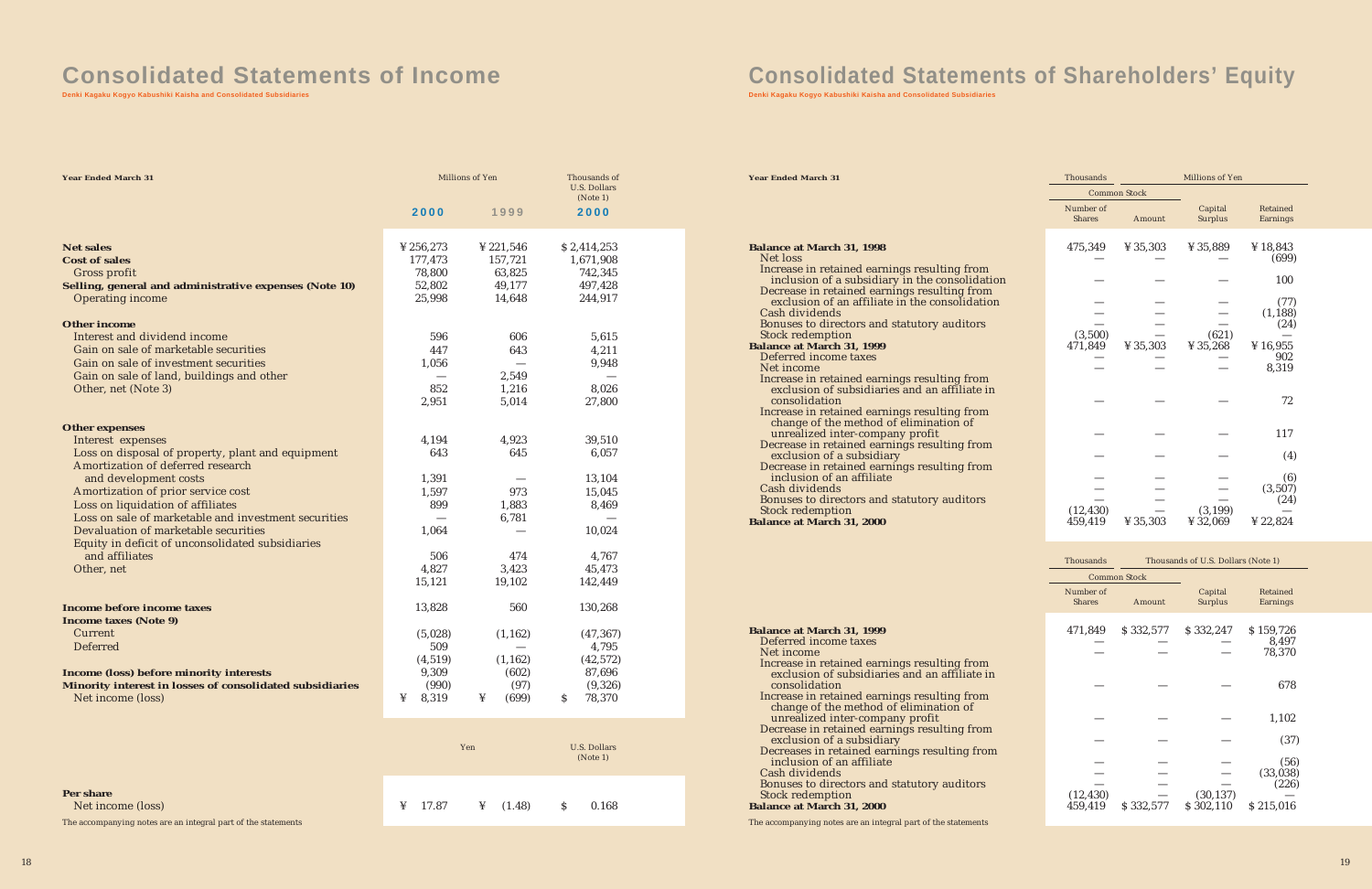# **Consolidated Statement of Cash Flows**

**Denki Kagaku Kogyo Kabushiki Kaisha and Consolidated Subsidiaries**

| Year Ended March 31, 2000                                                        | Millions of Yen     | Thousands of<br>U.S. Dollars<br>(Note 1) |
|----------------------------------------------------------------------------------|---------------------|------------------------------------------|
|                                                                                  |                     |                                          |
|                                                                                  |                     |                                          |
| <b>Cash flows from operating activities:</b><br>Income before income taxes       | ¥ 13,828            | \$130,268                                |
| Adjustments -                                                                    |                     |                                          |
| Depreciation                                                                     | 15,106              | 142,308                                  |
| Amortization of deferred charges                                                 | 1,808               | 17,033                                   |
| Provision for doubtful accounts<br>Interest and dividend income                  | 182<br>(596)        | 1,715<br>(5,615)                         |
| Interest expenses                                                                | 4,194               | 39,510                                   |
| Devaluation of marketable securities                                             | 1,064               | 10,024                                   |
| Gain on sale of marketable and investment securities                             | (1,502)             | (14, 150)                                |
| Equity losses of affiliated companies                                            | 506                 | 4,767                                    |
| Loss on sales of property, plant and equipment, net<br>Other                     | 1,044<br>318        | 9,835                                    |
| Changes in assets and liabilities:                                               |                     | 2,996                                    |
| Receivables                                                                      | (5,005)             | (47, 150)                                |
| Inventories                                                                      | 3,835               | 36,128                                   |
| Notes and accounts payable                                                       | 4,920               | 46,350                                   |
| Other, net                                                                       | (1,614)             | (15, 205)                                |
| Sub-total<br>Interest and dividend received                                      | 38,088              | 358,814                                  |
| Interest paid                                                                    | 670<br>(4, 176)     | 6,312<br>(39, 341)                       |
| Income taxes paid                                                                | (2,528)             | (23, 815)                                |
| Net cash provided by operating activities                                        | 32,054              | 301,970                                  |
| <b>Cash flow from investing activities:</b>                                      |                     |                                          |
| Purchase of marketable securities                                                | (3,782)             | (35, 629)                                |
| Sales of marketable securities                                                   | 6,891               | 64,918                                   |
| Purchases of property, plant and equipment                                       | (16, 343)           | (153, 961)                               |
| Sales of property, plant and equipment                                           | 3,818               | 35,968                                   |
| Purchase of investment securities                                                | (3,591)             | (33,829)                                 |
| Sales of investment securities<br>Other, net                                     | 1,385<br>(1,310)    | 13,048<br>(12, 341)                      |
| Net cash used in investment activities                                           | (12, 932)           | (121, 826)                               |
|                                                                                  |                     |                                          |
| <b>Cash flow from financing activities:</b><br>Decrease in short-term borrowings | (3,919)             | (36, 919)                                |
| Proceeds from long-term debt                                                     | 11,609              | 109,364                                  |
| Repayment of long-term debt                                                      | (20, 813)           | (196, 072)                               |
| Cash dividends                                                                   | (3,648)             | (34, 366)                                |
| Capital stock subscription                                                       | 1,036               | 9,760                                    |
| Purchase of treasury stock<br>Other                                              | (3, 197)<br>(2)     | (30, 118)<br>(19)                        |
| Net cash used in financing activities                                            | (18, 934)           | (178, 370)                               |
| Effect of exchange rate changes on cash and cash equivalent                      | (67)                | (631)                                    |
| Net increase in cash and cash equivalent                                         | 121                 | 1,140                                    |
| Cash and cash equivalent at the beginning of the year                            | 4,979               | 46,905                                   |
| Increase of cash and cash equivalent resulting from inclusion                    |                     |                                          |
| and exclusion of subsidiaries in the consolidation                               | 1,246               | 11,738                                   |
| Cash and cash equivalent at the end of the year                                  | $\frac{1}{2}$ 6,346 | \$59,783                                 |

The accompanying notes are an integral part of the statements

# **Notes to Consolidated Financial Statements**

**Denki Kagaku Kogyo Kabushiki Kaisha and Consolidated Subsidiaries**

Seven subsidiaries (Nine subsidiaries in 1999) were consolidated on the basis of their fiscal years ended at December 31, 2000 and 1999. The year end data of a subsidiary were November 30, 2000 and 1999. Therefore, the subsidiary tentatively closed it's account at January 31, 2000 and 1999 for the consolidation purpose. Material differences in inter-company transactions and accounts arising from the use of the different fiscal year-end are appropriately adjusted in consolidation.

The accompanying consolidated financial statements of Denki Kagaku Kogyo Kabushiki Kaisha and its consolidated subsidiaries (the "Company") are basically an English version of those which have been prepared in accordance with accounting principles and practices generally accepted in Japan and filed with the Japanese Ministry of Finance. The consolidated statement of cash flows for the year ended March 31, 2000 has been prepared by the requirement of the new Japanese accounting rules which have become effective for fiscal years beginning on or after April 1, 1999.

The accompanying consolidated financial statements incorporate certain reclassifications and rearrangements in order to present these statements in a form which is more familiar to the readers of these statements outside Japan. In addition, the notes to consolidated financial statements include information which is not required under generally accepted accounting principles and practices in Japan but is presented herein as additional information.

The U.S. dollar amounts stated in the consolidated financial statements are included solely for convenience of readers outside of Japan. Those translations should not be construed as representations that the Japanese yen amounts actually represent, or have been or could be converted into U.S. dollars. The rate of ¥106.15 = US\$1, the approximate rate of exchange as at March 31, 2000 has been used for the purpose of such translations.

*(1) Consolidation and investments in affiliated companies —*

The consolidated financial statements include the accounts of the Company and those of its subsidiaries in which it has control. The consolidated financial statements consist of, with exceptions which are not material, those of its 30 majority and wholly-owned subsidiaries (32 subsidiaries in 1999). All significant inter-company transactions and accounts and unrealized inter-company profits are eliminated on consolidation.

Investments in unconsolidated subsidiaries and affiliated companies in which the Company has significant influence are stated at the equity method. These unconsolidated subsidiaries and affiliated companies for which the equity method is applied total 20 and 21 at March 31, 2000 and 1999, respectively. Consolidated net income includes the Company's equity in current earnings after elimination of unrealized inter-company profits.

The excess of the cost over the underlying net equity of investments in consolidated subsidiaries as well as companies accounted for on an equity basis, is deferred and amortized on a straight-line basis over a period of five years from the date of acquisition.

#### *(2) Marketable and investment securities —*

Marketable and investment securities, including marketable equity securities are stated at cost determined by the moving average method.

#### *(3) Inventories —*

Inventories are principally stated at cost determined by the total average method.

#### *(4) Property, plant and equipment —*

Property, plant and equipment, including significant renewals and improvements, are carried at cost less depreciation. Maintenance and repairs including minor renewals and betterments are charged to income as incurred. Depreciation is computed primarily on the straight-line method at rates based on the estimated useful lives of the assets which are prescribed by the Japanese income tax laws. When retired or disposed of, the difference between the net book value and sales proceeds is charged or credited to income.

#### *(5) Deferred charges —*

Deferred bond issue costs are amortized on a straight-line method over three years.

Prior to April 1, 1999, research and development costs were charged to income as incurred except for those related to new products and technologies, which were capitalized and amortized over five years. In accordance with new Japanese accounting rules which have become effective for fiscal years beginning on or after April I, 1999, all research and development costs are charged to income as incurred. The effect of this change was to decrease income before income taxes by ¥1,260 million.

#### *(6) Accrued severance indemnities and pension plan —*

Employees whose service with the Company and certain domestic subsidiaries is terminated are, in most circumstances, entitled to lump-sum severance payments determined by reference to current basic rate of pay and length of service at the time when and the circumstances in which, the termination occurs. The minimum payment to employees is an amount based on voluntary termination of employment.

The Company and certain consolidated subsidiaries have provided for this liability, to the extent of 40% of the amount which would be required if all employees terminated employment voluntarily as at the relevant balance sheet date, less related benefits provided by the pension plans.

The Company and certain of its consolidated subsidiaries have qualified pension plans to cover part of their employees' severance indemnities. The aggregate past service costs for the pension plans were ¥5,295 million (\$49,882 thousand) and ¥2,945 million at March 31, 2000 and 1999, respectively, which are amortized by the declining-balance method at an annual rate of 30%.

In addition, the Company and certain of its consolidated subsidiaries provide for severance indemnities for directors and statutory auditors in accordance with their rules for directors' severance indemnities. Accrued severance indemnities as at March 31, 2000 and 1999 include severance indemnities for directors and statutory auditors of ¥692 million (\$6,519thousand) and ¥539 million, respectively. Payment of directors' severance indemnities is subject

#### **1. Basis Presenting Consolidated Financial Statements:**

#### **2. Summary of Significant Accounting Policies:**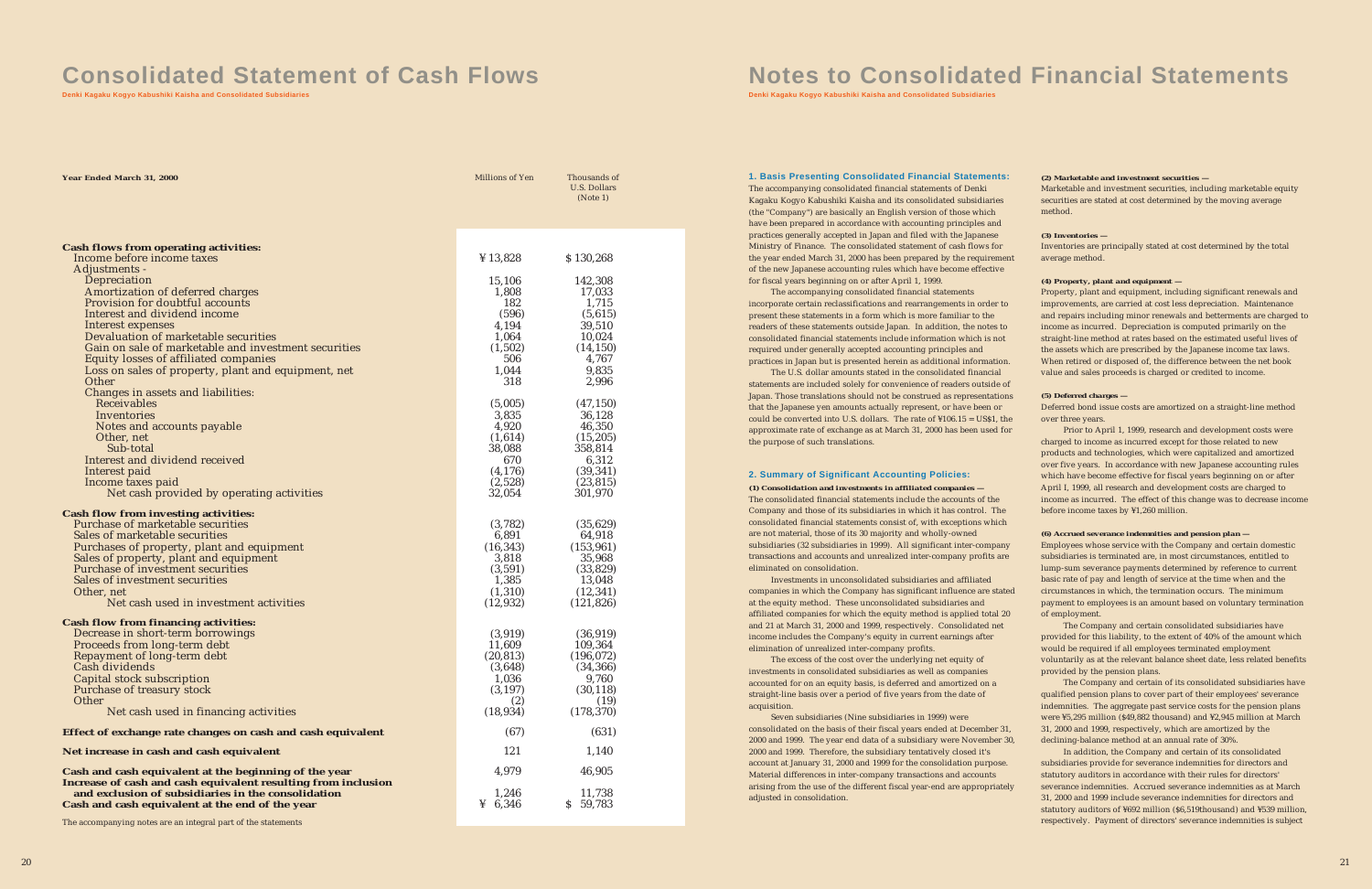to shareholders' approval.

#### *(7) Accounting for leases —*

Finance leases other than those that are deemed to transfer the ownership of the leased assets to lessees are principally accounted for by the method that is applicable to ordinary operating leases.

#### *(8) Translation of foreign currency accounts —*

Current foreign currency receivables and payables are translated into Japanese yen at the applicable exchange rates at the balance sheet date except for those receivables and payables covered by forward exchange contracts which are translated at the forward exchange rates. Resulting exchange gains or losses are credited or charged to income. Non-current foreign currency receivables and payables are generally translated at historical rates.

Foreign currency financial statements have been translated into yen at the appropriate year end current rate except for common stock, capital surplus and certain other inter-company accounts. Translation differences resulting therefrom have been deferred and are reflected in the accompanying consolidated balance sheets as "Foreign currency translation adjustments".

#### *(9) Income taxes —*

Income taxes of the Company and its domestic subsidiaries consist of corporate income taxes, local inhabitants taxes and enterprise taxes.

In the year ended March 31, 2000, the Company and its subsidiaries adopted the deferred tax accounting method in accordance with the amended regulations for preparation of consolidated financial statements. Income taxes were determined using the asset and liability approach, whereby deferred tax assets and liabilities were recognized in respect of temporary differences between the tax basis of assets and liabilities and those as reported in the financial statements. The cumulative effect of adopting deferred tax accounting at April 1, 1999 was charged to retained earnings.

In the year ended March 31, 1999, income taxes of the Company and its domestic subsidiaries were provided for at an amount currently payable based on the tax returns filed with tax authorities.

The effect of this change was to increase income before income taxes and net income for the year ended March 31, 2000 by ¥3 million (\$28 thousand) and ¥512 (\$4,823 thousand) million, respectively, and to increase retained earnings at March 31, 2000 by ¥1,414 million (\$13,321 thosand).

#### *(10) Appropriation of retained earnings —*

Appropriation of retained earnings reflected in the accompanying consolidated financial statements have been recorded after approval by the shareholders as required under the Japanese Commercial Code.

#### *(11) Cash and cash equivalent —*

Cash and cash equivalents in the consolidated statement of cash flows are composed of cash on hand, bank deposits able to be withdrawn on demand and short-term investments with an original maturity of three months or less and which represent a minor risk of fluctuations in value.

#### *(12) Net income per share —*

The computation of net income per share is based on the average number of shares outstanding during each year.

Accounts balances with unconsolidated subsidiaries and affiliated companies accounted for on an equity basis at March 31 are as follows:

Transactions between the parent company and its unconsolidated subsidiaries and affiliated companies accounted for on an equity basis for the years ended March 31, 2000 and 1999 are as follows:

The aggregate cost and market value of marketable securities and investment securities as of March 31, 2000 composed of the following:

The company entered into derivative financial instruments of foreign exchange forward contracts. The company does not hold or issue derivatives for trading purpose and it is the company's policy to use derivatives only for the purpose of reducing market risk and financing costs in accordance with internal criteria. The company does not anticipate any losses resulting from default of the counterparties as they are limited to major domestic financial institutions with sound operational foundations.

The estimated fair value of the company's financial instruments as of March 31, 2000 are as follows:

Inventories at March 31 are as follows:

Short-term bank loans at March 31 comprised the following:

#### Long-term debt at March 31 consisted of the following:

A summary of assets pledged as collateral for short-term bank loans and long-term debt at March 31, 2000 is as follows:

The aggregate annual maturities of long-term debt subsequent to March 31, 2000 are as follows:

The Japanese Commercial Code provides that an amount equal to at least 10 percent of cash dividends and bonuses to directors and

#### **3. Accounts balances and transactions with affiliated companies —**

|                                | Millions of Yen | Thousands of<br><b>U.S. Dollars</b> |           |  |
|--------------------------------|-----------------|-------------------------------------|-----------|--|
|                                | 2000            | 1999                                | 2000      |  |
| Notes and accounts receivable, |                 |                                     |           |  |
| trade                          | ¥12,321         | 6,219<br>¥                          | \$116,072 |  |
| Short-term loans receivable    | 951             | 593                                 | 8,959     |  |
| Other current assets           | 1,033           | 298                                 | 9.732     |  |
| Investment securities          | 10.441          | 11.434                              | 98,361    |  |
| Long-term loans receivable     | 560             | 305                                 | 5.276     |  |
| Notes and accounts payable,    |                 |                                     |           |  |
| trade                          | 4.299           | 1.652                               | 40,499    |  |
| Other current liabilities      | 504             | 2.405                               | 4,748     |  |
|                                |                 |                                     |           |  |

|                             | <b>Yen</b>    | Millions of Thousands of<br>U.S. Dollars |
|-----------------------------|---------------|------------------------------------------|
| Forward exchange contracts: |               |                                          |
| Carrying amount             | $\frac{1}{4}$ | \$132                                    |
| Estimated fair value        | 10            | 94                                       |
| Unrealized loss             |               | 38                                       |
|                             |               |                                          |

|                      | Millions of<br>Yen | Thousands of<br>U.S. Dollars |
|----------------------|--------------------|------------------------------|
| arketable securities |                    |                              |
| Market value         | ¥ 32.210           | \$303.438                    |
| Carrying amount      | 34,679             | 326,698                      |
| Unrealized loss      | 2.469              | 23.260                       |
| vestment securities  |                    |                              |
| Market value         | ¥<br>198           | S<br>1,865                   |
| Carrying amount      | 256                | 2.411                        |
| Unrealized loss      | 58                 | 546                          |
|                      |                    |                              |

|                    | Millions of Yen | Thousands of<br>U.S. Dollars |          |
|--------------------|-----------------|------------------------------|----------|
|                    | 2000            | 1999                         | 2000     |
| Other income-other | ¥ 1,629         | $\frac{1}{2}$ 25             | \$15,342 |

#### **4. Marketable and investment securities —**

 $Ma$ 

Inv

#### **5. Derivative financial instruments —**

#### **6. Inventories —**

#### **7. Short-term bank loans and long-term debt —**

|                          | Millions of Yen | Thousands of<br><b>U.S. Dollars</b> |           |
|--------------------------|-----------------|-------------------------------------|-----------|
|                          | 2000            | 1999                                | 2000      |
| <b>Finished products</b> | ¥ 15,312        | ¥ $16.380$                          | \$144.248 |
| Semi-finished products   | 6.009           | 6.764                               | 56.609    |
| Work in process          | 1,778           | 989                                 | 16.750    |
| Raw materials            | 4,703           | 5,027                               | 44,305    |
| <b>Supplies</b>          | 1.859           | 1,795                               | 17,513    |
|                          | ¥ 29.661        | ¥ 30.955                            | \$279.425 |
|                          |                 |                                     |           |

|                                                                                                                                                                                                        | Millions of Yen   | Thousands of<br><b>U.S. Dollars</b> |                      |  |
|--------------------------------------------------------------------------------------------------------------------------------------------------------------------------------------------------------|-------------------|-------------------------------------|----------------------|--|
|                                                                                                                                                                                                        | 2000              | 1999                                | 2000                 |  |
| Bank overdrafts with interest<br>ranging from $0.509\%$ to $6.500\%$<br>per annum<br>Short-term bank loans with<br>interest ranging from 0.636%<br>to $7.250\%$ per annum<br>represented by short-term | ¥<br>9.694        | 2.800<br>¥                          | S<br>91.324          |  |
| notes maturing at various<br>dates within one year                                                                                                                                                     | 62,105<br>¥71.799 | 70.337<br>¥73.137                   | 585.068<br>\$676.392 |  |

|                                                                                                                                                                               | Millions of Yen |         |   |         | Thousands of<br><b>U.S. Dollars</b> |           |
|-------------------------------------------------------------------------------------------------------------------------------------------------------------------------------|-----------------|---------|---|---------|-------------------------------------|-----------|
|                                                                                                                                                                               |                 | 2000    |   | 1999    |                                     | 2000      |
| Loans, principally from banks and<br>insurance companies, maturing<br>serially to 2008 with interest<br>ranging from 1.59per cent. to<br>7.20 per cent. per annum:<br>Secured | ¥               | 2,324   | ¥ | 104     | S                                   | 21,895    |
| Unsecured                                                                                                                                                                     |                 | 33,755  |   | 43.323  |                                     | 317,995   |
| 7.20% bonds due 2000                                                                                                                                                          |                 |         |   | 10,000  |                                     |           |
| 1.00% bonds due 2001                                                                                                                                                          |                 | 2.547   |   |         |                                     | 23,994    |
| 2.65% bonds due 2001                                                                                                                                                          |                 | 10.000  |   | 10.000  |                                     | 94.206    |
| 2.00% bonds due 2002                                                                                                                                                          |                 | 10,000  |   | 10,000  |                                     | 94,206    |
| 2.35% bonds due 2002                                                                                                                                                          |                 | 5.000   |   | 5.000   |                                     | 47,103    |
| 2.95% bonds due 2002                                                                                                                                                          |                 | 10,000  |   | 10,000  |                                     | 94,206    |
| 2.10% bonds due 2003                                                                                                                                                          |                 | 10,000  |   | 10,000  |                                     | 94,206    |
| 2.20% bonds due 2003                                                                                                                                                          |                 | 5,000   |   | 5,000   |                                     | 47,103    |
| 2.275%bonds due 2003                                                                                                                                                          |                 | 5,000   |   | 5,000   |                                     | 47,103    |
| 2.40% bonds due 2004                                                                                                                                                          |                 | 5,000   |   | 5,000   |                                     | 47,103    |
| 1.59% bonds due 2005                                                                                                                                                          |                 | 10,000  |   |         |                                     | 94,206    |
|                                                                                                                                                                               |                 | 108.626 |   | 113,427 |                                     | 1,023,326 |
| Loss-current portion of long-                                                                                                                                                 |                 |         |   |         |                                     |           |
| term debt                                                                                                                                                                     |                 | 26,115  |   | 18,799  |                                     | 246,020   |
|                                                                                                                                                                               | ¥               | 82.511  | ¥ | 94.628  | S                                   | 777.306   |

|                                           | <b>Yen</b> | Millions of Thousands of<br><b>U.S. Dollars</b> |
|-------------------------------------------|------------|-------------------------------------------------|
| Property, plant and equipment             |            |                                                 |
| - at book value                           | ¥ 86.699   | \$816,759                                       |
| Assets of consolidated securities company | 5.328      | 50.193                                          |

|                       | Yen         | Millions of Thousands of<br><b>U.S. Dollars</b> |  |
|-----------------------|-------------|-------------------------------------------------|--|
| Year ending March 31: |             |                                                 |  |
| 2001                  | 26,115<br>¥ | 246,020<br>S                                    |  |
| 2002                  | 44,753      | 421,601                                         |  |
| 2003                  | 16,153      | 152,171                                         |  |
| 2004                  | 6,615       | 62,317                                          |  |
| 2005 and thereafter   | 14,990      | 141,217                                         |  |
|                       | ¥ 108.626   | \$1.023.326                                     |  |

#### **8. Retained earnings —**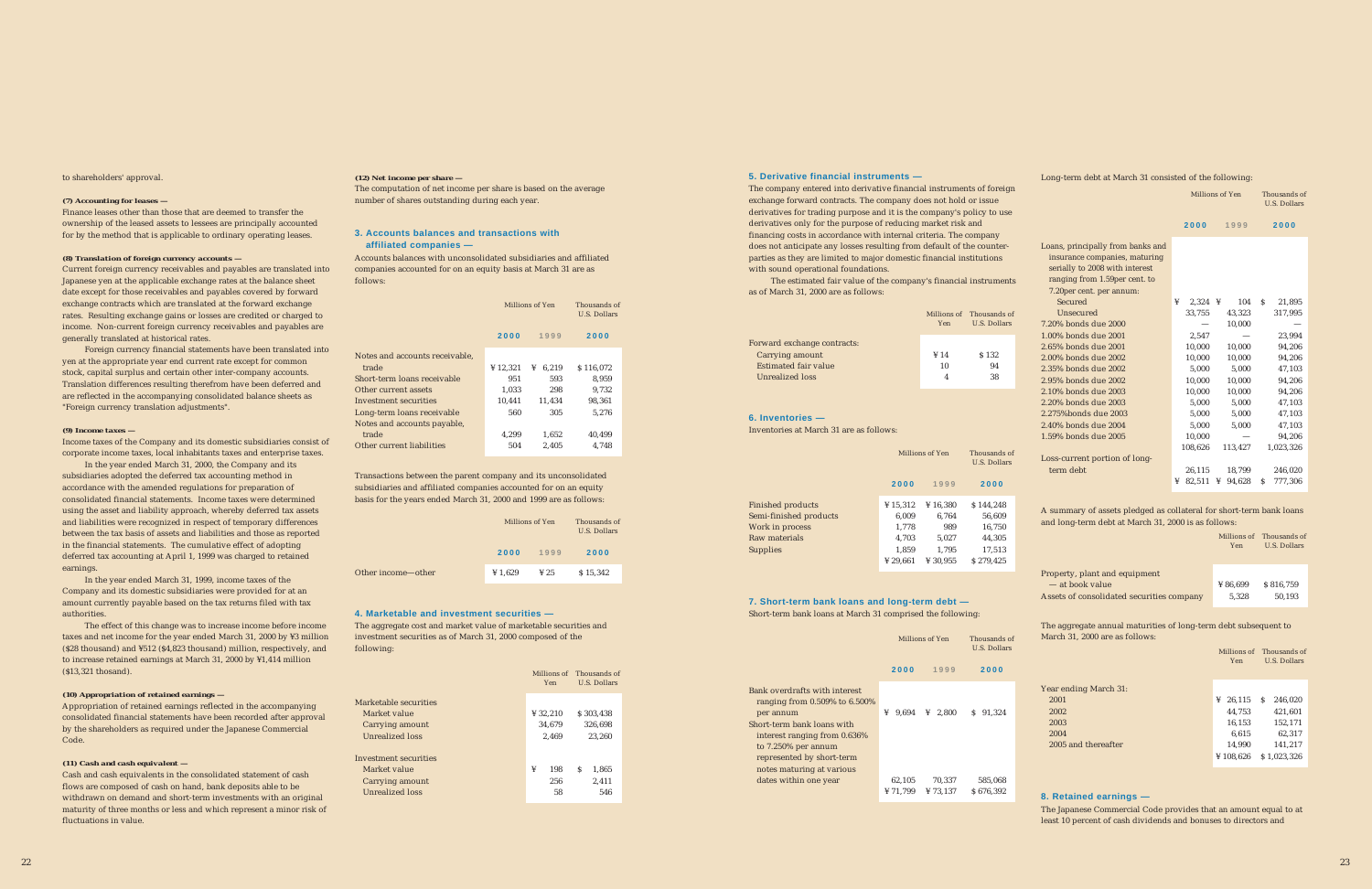corporate auditors shall be appropriated as legal reserve until such reserve is equal to 25 percent of the capital stock account. This reserve is not available for dividends but may be used to reduce a deficit or may be transferred to stated capital.

Under the Japanese Commercial Code, the appropriation of retained earnings for a fiscal year is made by resolution of shareholders at a general meeting to be held after the balance sheet date, and the accounts for the year do not reflect such appropriations.

However, the Company may pay interim dividends by resolution of Board of Directors once a fiscal year in accordance with the Japanese Commercial Code and the Company's Articles of Incorporation.

The proposed appropriation of retained earnings of the Company for the year ended March 31, 2000, which was approved on June 29, 2000, at the general shareholders' meeting is as follows:

The Company is subject to a number of different income taxes which, in the aggregate, indicate a statutory tax rate in Japan of approximately 47.5 percent for the year ended March 31, 1999 and approximately 41.9 percent for the year ended March 31, 2000, respectively.

The significant components of deferred tax assets and liabilities at March 31, 2000 were as follows:

Reconciliations of the differences between the statutory tax rate and the effective income tax rate for the year ended March 31, 2000 are as follows:

Selling, general and administrative expenses for the years ended March 31, 2000 and 1999 comprised the following:

Research and development expenses included in selling, general and administrative expenses and manufacturing costs approximated ¥7,581 million (\$71,418 thousands) for the year ended March 31, 2000.

The total charges to consolidated income for all retirement and pension plans for the years ended March 31, 2000 and 1999 amounted to ¥2,512 million (\$23,665 thousand) and ¥1,842 million, including a credit of ¥231 million (\$2,176 thousand) and a charge of ¥184 million, respectively, for directors.

Under the Japanese tax regulations, certain special reserves which are not required for financial accounting purposes are deductible for income tax purposes if recorded on the books of account. Such reserves are directly appropriated from retained earnings as part of shareholders' equity.

#### **9. Income taxes —**

#### **10. Selling, general and administrative expenses —**

|                                          | Yen       | Millions of Thousands of<br>U.S. Dollars |  |
|------------------------------------------|-----------|------------------------------------------|--|
| Legal reserve                            | 120<br>¥  | $S$ 1.130                                |  |
| Cash dividends at ¥2.50 per share        | 1.149     | 10,825                                   |  |
| Directors' and statutory auditors' bonus | 60        | 565                                      |  |
|                                          | ¥ $1,329$ | \$12.520                                 |  |
|                                          |           |                                          |  |

|                                          | Millions of<br>Yen | Thousands of<br><b>U.S. Dollars</b> |  |
|------------------------------------------|--------------------|-------------------------------------|--|
| Deferred tax assets:                     |                    |                                     |  |
| Allowance for doubtful accounts          | ¥<br>929           | 8,752<br>S.                         |  |
| Enterprise income taxes                  | 355                | 3,344                               |  |
| Accrued severance cost for directors and |                    |                                     |  |
| statutory auditors                       | 290                | 2,732                               |  |
| Accrued severance costs for employees    | 390                | 3,674                               |  |
| <b>Accrued bonus</b>                     | 317                | 3,005                               |  |
| Inter-company profit of inventories and  |                    |                                     |  |
| fixed assets                             | 893                | 8,412                               |  |
| Other                                    | 390                | 3,674                               |  |
| Gross deferred tax assets                | 3,568              | 33,593                              |  |
|                                          |                    |                                     |  |
| Deferred tax liabilities:                |                    |                                     |  |
| Retained earnings appropriated for tax   |                    |                                     |  |
| allowable reserve                        | 2,319              | 21,846                              |  |
| Other                                    | 80                 | 754                                 |  |
| Gross deferred tax liabilities           | 2,399              | 22,600                              |  |
| Net deferred tax assets                  | ¥ 1,168            | \$10,993                            |  |

| Statutory tax rate                            | 41.0%      |
|-----------------------------------------------|------------|
| Increase (reduction) in taxes resulting from: |            |
| Changes in valuation allowance for            |            |
| affiliated companies                          | $(11.4)\%$ |
| Other                                         | 3.1%       |
| Effective income tax rate                     | 32.7 %     |
|                                               |            |

|                            |            | Millions of Yen | Thousands of<br><b>U.S. Dollars</b> |  |
|----------------------------|------------|-----------------|-------------------------------------|--|
|                            | 2000       | 1999            | 2000                                |  |
| Selling expenses:          |            |                 |                                     |  |
| Carriage and shipping      | ¥ $18,034$ | ¥17,935         | \$169,892                           |  |
| Sales commission           | 5.441      | 5,373           | 51,258                              |  |
| Other                      | 2,743      | 1,920           | 25,841                              |  |
|                            | 26.218     | 25.228          | 246,991                             |  |
| General and administrative |            |                 |                                     |  |
| expenses:                  |            |                 |                                     |  |
| Salaries and remuneration  | 10,843     | 10,157          | 102,148                             |  |
| Employees' welfare         | 384        | 468             | 3,618                               |  |
| Research and development   | 4,305      | 3,899           | 40,556                              |  |
| Other                      | 11,052     | 9,425           | 104,115                             |  |
|                            | 26,583     | 23,949          | 250,437                             |  |
|                            | ¥ 52.802   | ¥ $49.177$      | \$497,428                           |  |

Special reserves included in retained earnings at March 31, 2000 and 1999 were ¥1,740 million (\$16,392 thousand), and ¥4,510 million, respectively.

An analysis of assets and liabilities at March 31, 2000 and 1999 of a securities company, which have been recorded in accordance with the provisions of "Uniform Accounting Standards for Securities Companies" issued by Japan Securities Dealers Association, is shown below. Inter-company assets and liabilities are eliminated.

Net sales for the two years ended March 31, 2000 and 1999 include operating revenue (including financial revenue) of the securities subsidiary amounting to ¥3,683 million (\$34,696 thousand) and ¥1,312 million and selling, general and administrative expenses for the two years ended March 31, 2000 and 1999 include operating expenses (including financial expenses) of the securities subsidiary amounting to ¥1,849 million (\$17,419thousand) and ¥1,756 million, respectively.

Finance leases that do not transfer ownership of the leased property to the lessee are accounted for as rental transaction.

1) Leased assets under financial leases, if capitalized, at March 31, 2000 and 1999 comprise the followings:

Depreciation expenses of those leased assets for the year ended March 31,2000 and 1999 are computed by the straight line method over the periods of those finance leases with no remaining value.

#### **11. Research and development expenses—**

#### **15. Cash and cash equivalents —**

#### **16. Leases —**

#### **12. Retirement and severance benefits —**

#### **13. Special reserves —**

#### **14. Analysis of assets and liabilities of securities company —**

|                                | Millions of Yen     | Thousands of<br><b>U.S. Dollars</b> |              |
|--------------------------------|---------------------|-------------------------------------|--------------|
|                                | 2000                | 1999                                | 2000         |
| Current assets:                |                     |                                     |              |
| Cash and deposits              | $\frac{1}{2}$ 1.797 | $\frac{1}{4}$ 1.684                 | \$16,929     |
| Margin transaction account     | 13,465              | 3.985                               | 126,849      |
| Securities under               |                     |                                     |              |
| the company's custody          | 18,827              | 10,100                              | 177,362      |
| Other                          | 649                 | 556                                 | 6,114        |
|                                | 34,738              | 16,325                              | 327,254      |
| Non-current assets             | 571                 | 644                                 | 5.379        |
| <b>Total assets</b>            | ¥ 35,309            | ¥ $16.969$                          | \$332,633    |
|                                |                     |                                     |              |
| Current liabilities:           |                     |                                     |              |
| Short-term loans               | 1,130<br>¥          | 930<br>¥                            | S.<br>10,645 |
| Margin transaction account     | 8,872               | 2,354                               | 83,580       |
| <b>Guarantee money</b>         | 956                 | 340                                 | 9.006        |
| Securities received in lieu of |                     |                                     |              |
| guarantee money                | 12,657              | 6,000                               | 119,237      |
| Other                          | 8.038               | 5,400                               | 75,723       |
|                                | 31,653              | 15,024                              | 298,191      |
| Non-current liabilities        | 32                  | 25                                  | 301          |
| <b>Reserves</b>                | 54                  | 42                                  | 509          |
| <b>Total liabilities</b>       | ¥ 31.739            | ¥ $15.091$                          | \$299.001    |

| At March 31, 1999               | Millions of Yen                        |                   |            |  |  |
|---------------------------------|----------------------------------------|-------------------|------------|--|--|
|                                 | <b>Acquisition Accumulated</b><br>Cost | Net book<br>value |            |  |  |
| <b>Buildings and Structures</b> | ¥                                      | ¥                 | ¥          |  |  |
| Machine and equipment           | 6,592                                  | 3,748             | 2,843      |  |  |
| Vehicles and delivery equipment | 320                                    | 212               | 107        |  |  |
| Tools, furniture and fixtures   | 1,873                                  | 972               | 900        |  |  |
| Intangible assets               | 38                                     | 11                | 27         |  |  |
| Other                           | 2,030                                  | 1,452             | 580        |  |  |
|                                 | ¥ $10.853$                             | 6.395<br>¥        | ¥<br>4.457 |  |  |

| At March 31,2000                | Millions of Yen |                                         |                   |  |  |  |
|---------------------------------|-----------------|-----------------------------------------|-------------------|--|--|--|
|                                 | Cost            | Acquisition Accumulated<br>depreciation | Net book<br>value |  |  |  |
| <b>Buildings and Structures</b> | 1,501<br>¥      | 1,351<br>¥                              | 150<br>¥          |  |  |  |
| Machine and equipment           | 6,712           | 4,418                                   | 2,294             |  |  |  |
| Vehicles and delivery equipment | 279             | 142                                     | 137               |  |  |  |
| Tools, furniture and fixtures   | 2,496           | 1,416                                   | 1,080             |  |  |  |
| Intangible assets               | 43              | 22                                      | 21                |  |  |  |
|                                 | ¥ $11.031$      | 7.349<br>¥                              | 3.682<br>¥        |  |  |  |

| At March 31,2000                | Thousands of U.S. Dollars |           |   |                                                |   |                   |
|---------------------------------|---------------------------|-----------|---|------------------------------------------------|---|-------------------|
|                                 |                           | Cost      |   | <b>Acquisition Accumulated</b><br>depreciation |   | Net book<br>value |
| <b>Buildings and Structures</b> | S                         | 14,140    | S | 12.727                                         | S | 1,413             |
| Machine and equipment           |                           | 63,231    |   | 41,620                                         |   | 21,611            |
| Vehicles and delivery equipment |                           | 2.628     |   | 1.338                                          |   | 1,291             |
| Tools, furniture and fixtures   |                           | 23,514    |   | 13,340                                         |   | 10,174            |
| Intangible assets               |                           | 405       |   | 207                                            |   | 198               |
|                                 |                           | \$103.918 |   | 69.232                                         |   | 34.687            |

|                                                                                                                  | Yen                       | Millions of Thousands of<br><b>U.S. Dollars</b> |
|------------------------------------------------------------------------------------------------------------------|---------------------------|-------------------------------------------------|
| Cash and cash equivalents as of<br>March 31, 2000 consist of:<br>Cash and bank deposits<br>Marketable securities | ¥ 5.745<br>601<br>¥ 6.346 | \$54.122<br>5.661<br>\$59,783                   |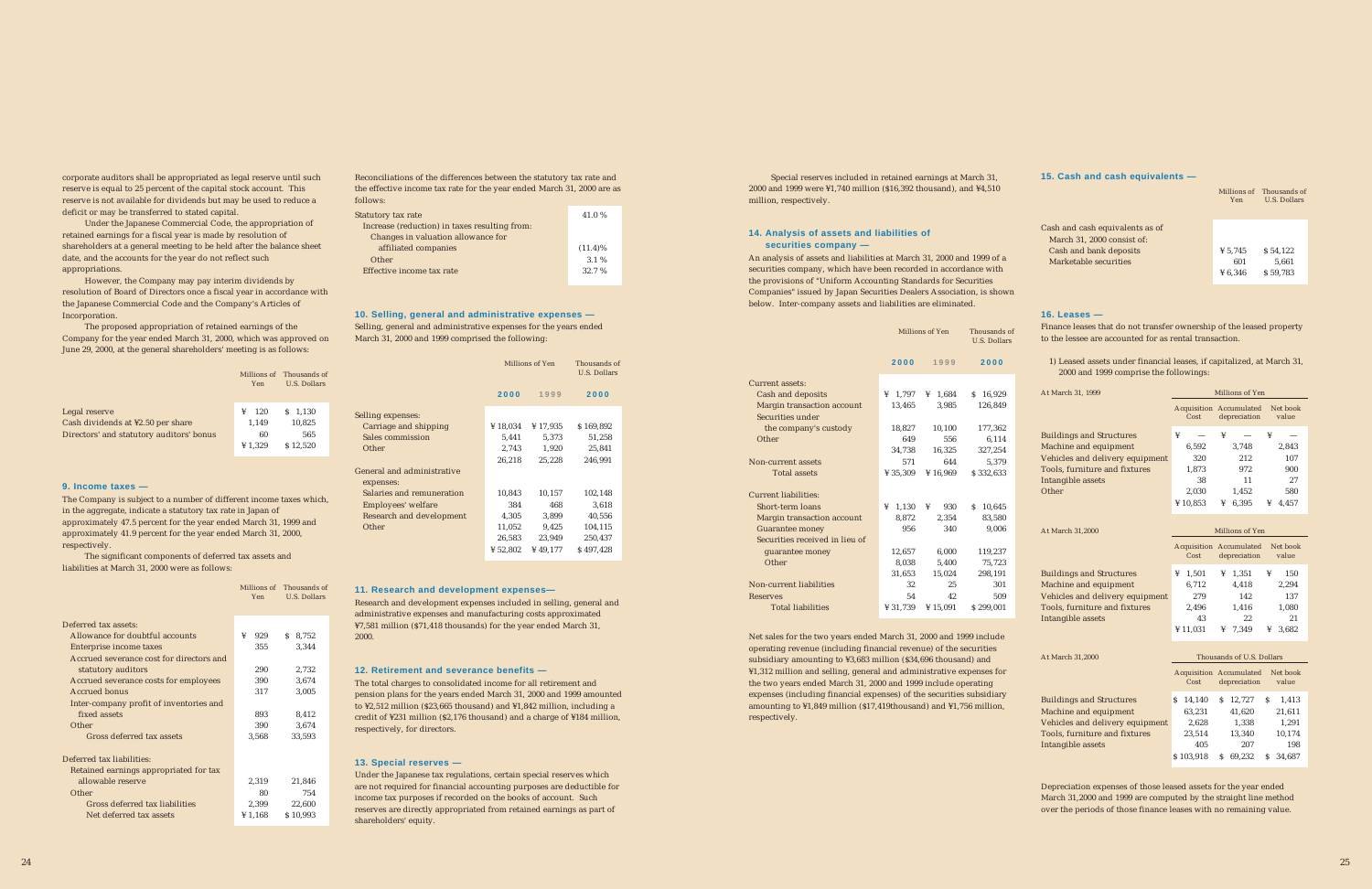2) The amount of outstanding future lease payments due at March 31 including the portion of interest thereon were summarized as follows:

3) Lease rental expenses on such finance lease contracts for the years ended March 31, 2000 and 1999 are as follows:

|                                                       |                  | Millions of Yen              |                    |  |
|-------------------------------------------------------|------------------|------------------------------|--------------------|--|
|                                                       | 2000             | 1999                         | 2000               |  |
| Lease rental expenses<br>Depreciation cost equivalent | ¥ 1,501<br>1,501 | $\frac{1}{2}$ 1.626<br>1.626 | \$14,140<br>14,140 |  |

Contingent liabilities at March 31, 2000 and 1999 for notes receivable discounted and endorsed and loans guaranteed were approximately ¥2,759 million (\$25,992 thousand) and ¥3,730 million, respectively.

The Companies are primarily engaged in the manufacture and sale of products in the four major segment of Petrochemical Products Division, Specialized Chemical Products Division, Cement and Construction Materials Division and Pharmaceutical and Other Products Divisions. Information by business segment for the years ended March 31, 2000 and 1999 is summarized as follows:

| Year ended March 31, 1999    |                                              |                                                 |                                                                   | Millions of Yen                                            |                      |                        |                      |
|------------------------------|----------------------------------------------|-------------------------------------------------|-------------------------------------------------------------------|------------------------------------------------------------|----------------------|------------------------|----------------------|
|                              | Petrochemical<br>Products<br><b>Division</b> | Specialized<br>Chemical<br>Products<br>Division | Cement and<br>Construction<br><b>Materials</b><br><b>Division</b> | Pharmaceutical<br>and Other<br>Products<br><b>Division</b> | Total                | Elimination            | Consolidation        |
| <b>Sales</b>                 |                                              |                                                 |                                                                   |                                                            |                      |                        |                      |
| Outside customers            | ¥<br>71,330                                  | ¥ $75,634$                                      | 37,750<br>¥                                                       | 36,831<br>¥                                                | ¥ 221,546            |                        | ¥ 221,546            |
| Inter-segment                | 4,721                                        | 4,409                                           | 1,882                                                             | 4,265                                                      | 15,276               | $\frac{1}{2}$ (15,276) |                      |
| Total                        | 76.051                                       | 80.043                                          | 39.632                                                            | 41.096                                                     | 236.822              | (15, 276)              | 221,546              |
| Operating costs and expenses | 76.857                                       | 68.847                                          | 36.606                                                            | 39.855                                                     | 222.165              | (15, 266)              | 206,899              |
| Operating income(loss)       | ¥<br>(806)                                   | $\frac{111196}{ }$                              | 3.026<br>¥                                                        | 1.241<br>¥                                                 | $\frac{1}{4}$ 14.657 | ¥<br>(10)              | $\frac{1}{4}$ 14,647 |
| Assets                       | 86,514<br>¥                                  | ¥ 87,460                                        | ¥<br>46,965                                                       | $\frac{1}{4}$ 43,886                                       | ¥ 264,825            | ¥<br>80,258            | ¥ 345,083            |
| Depreciation cost            | 5,772                                        | 5,259                                           | 2,927                                                             | 576                                                        | 14,534               | (9)                    | 14,525               |
| Capital expenditure          | 5,426                                        | 5,399                                           | 3,317                                                             | 2,831                                                      | 16,973               | 8,702                  | 25,675               |

Electronic, Wrapping Products, Food Wrapping Products Fertilizers, Carbide, Refractory and other

| Year ended March 31, 2000    |                                       |                                                        |                                                            | Millions of Yen                                            |             |               |               |
|------------------------------|---------------------------------------|--------------------------------------------------------|------------------------------------------------------------|------------------------------------------------------------|-------------|---------------|---------------|
|                              | Petrochemical<br>Products<br>Division | Specialized<br>Chemical<br>Products<br><b>Division</b> | Cement and<br>Construction<br><b>Materials</b><br>Division | Pharmaceutical<br>and Other<br>Products<br><b>Division</b> | Total       | Elimination   | Consolidation |
| <b>Sales</b>                 |                                       |                                                        |                                                            |                                                            |             |               |               |
| <b>Outside customers</b>     | 73.858<br>¥                           | ¥102,597                                               | 39.219<br>¥                                                | 40.598<br>¥                                                | ¥ 256,273   |               | ¥ 256,273     |
| Inter-segment                | 4,689                                 | 5.029                                                  | 1,853                                                      | 4,638                                                      | 16.209      | ¥ $(16, 209)$ |               |
| Total                        | 78.547                                | 107.626                                                | 41.072                                                     | 45.237                                                     | 272.482     | (16, 209)     | 256,273       |
| Operating costs and expenses | 75.795                                | 92.871                                                 | 36.504                                                     | 41.539                                                     | 246.709     | (16, 434)     | 230.275       |
| Operating income(loss)       | ¥<br>2.752                            | $\frac{1}{4}$ 14,755                                   | ¥<br>4,568                                                 | ¥<br>3,698                                                 | 25.773<br>¥ | ¥<br>225      | 25,998<br>¥   |
| <b>Assets</b>                | 76.150<br>¥                           | ¥111,381                                               | $\frac{1}{4}$ 48.224                                       | $\frac{1}{2}$ 64.504                                       | ¥ 300,259   | ¥<br>79.034   | ¥ 379,293     |
| Depreciation cost            | 5,506                                 | 6,345                                                  | 2.745                                                      | 527                                                        | 15.125      | (19)          | 15,106        |
| Capital expenditure          | 1,726                                 | 6,748                                                  | 2,249                                                      | 592                                                        | 11,315      | 3,540         | 14,855        |

Overseas sales of the Companies (export sales of the Company and domestic subsidiaries) for the years ended March 31, 2000 and 1999 are summarized as follows:

On May 18, 2000, the company issued ¥10,000 million of debentures due 2007. The annual interest rate is 1.83% and the issue price was 100% of the face value of the debenture.

Year ended March 31, 2000

| Year ended March 31, 2000              | Thousands of U.S. Dollars                    |                                                 |                                                     |                                                                               |                |               |               |
|----------------------------------------|----------------------------------------------|-------------------------------------------------|-----------------------------------------------------|-------------------------------------------------------------------------------|----------------|---------------|---------------|
|                                        | Petrochemical<br>Products<br><b>Division</b> | Specialized<br>Chemical<br>Products<br>Division | Cement and<br>Construction<br>Materials<br>Division | Pharmaceutical<br>and Other<br>Products<br>Division                           | Total          | Elimination   | Consolidation |
| <b>Sales</b>                           |                                              |                                                 |                                                     |                                                                               |                |               |               |
| Outside customers                      | S<br>695,789                                 | 966,528<br>S.                                   | 369,468<br>S.                                       | 382,468<br>S.                                                                 | \$2,414,253    |               | \$2,414,253   |
| Inter-segment                          | 44,173                                       | 47,376                                          | 17,456                                              | 43,693                                                                        | 152,699        | \$(152,699)   |               |
| Total                                  | 739,962                                      | 1,013,904                                       | 386,924                                             | 426,161                                                                       | 2,566,952      | (152, 699)    | 2,414,253     |
| Operating costs and expenses           | 714,037                                      | 874,903                                         | 343,891                                             | 391,324                                                                       | 2,324,155      | (154, 819)    | 2,169,336     |
| Operating income(loss)                 | S<br>25,925                                  | S.<br>139,001                                   | 43,033<br>S.                                        | S.<br>34,837                                                                  | 242,797<br>S.  | 2,120<br>S.   | 244,917<br>S. |
| Assets                                 | S<br>717,381                                 | \$1,049,279                                     | 454,301<br>S.                                       | 607,668<br>S.                                                                 | \$2,828,629    | 744,550<br>S. | \$3,573,179   |
| Depreciation cost                      | 51,870                                       | 59,774                                          | 25,860                                              | 4,983                                                                         | 142,487        | (179)         | 142,308       |
| Capital expenditure                    | 16,260                                       | 63,570                                          | 21,187                                              | 5,577                                                                         | 106,594        | 33,349        | 139,943       |
| <b>Business</b>                        |                                              | Product line                                    |                                                     |                                                                               | major products |               |               |
| <b>Petrochemical Products Division</b> | Styrene and ABS Products                     | Chamical Synthatic Products                     |                                                     | Polystyrene, ABS resins, Styrene Monomer and other<br>Vinyl Acetate and other |                |               |               |

| Petrocnemical Products Division               | Styrene and ABS Products<br><b>Chemical Synthetic Products</b><br><b>Functional Resins</b>                                                                      |
|-----------------------------------------------|-----------------------------------------------------------------------------------------------------------------------------------------------------------------|
| Specialized Chemical Products<br>Division     | <b>Resin-Processed Products</b><br>Fertilizers and Inorganic<br><b>Chemical Products</b><br>Organic Chemical Products<br>Electronic and Functional<br>Materials |
| Cement and Construction<br>Materials Division | <b>Cement and Special Additives</b>                                                                                                                             |
| Pharmaceutical and Other<br>Products Division | Pharmaceutical and Other<br>Products                                                                                                                            |

Vinyl Acetate and other CLEAREN, Transparent Polymers and Heat--Resistant Resins and other

Chloroprene, Acetylene Black and other Fused Silica Filler, Electronic Circuit Boards, Fine-ceramics

Cement and Special Additives and other

Vaccines, Diagnostic Chemicals, Veterinary Chemicals, Engineering Business, Securities Business and other

|                                                                      | Millions of Yen |                                                        |                          |          |                                     | Thousands of U.S. Dollars         |           |                               |                              |
|----------------------------------------------------------------------|-----------------|--------------------------------------------------------|--------------------------|----------|-------------------------------------|-----------------------------------|-----------|-------------------------------|------------------------------|
|                                                                      | 2000            |                                                        |                          | 1999     |                                     |                                   | 2000      |                               |                              |
|                                                                      | Asia            | <b>Others</b>                                          | Total                    | Asia     | <b>Others</b>                       | Total                             | Asia      | <b>Others</b>                 | Total                        |
| Overseas sales<br>Consolidated sales<br>Percentage of overseas sales | ¥ 26.524        | $\frac{1}{2}$ 8.639<br>$\hspace{0.1mm}-\hspace{0.1mm}$ | 35.163<br>¥<br>¥ 256.273 | ¥ 18,031 | ¥ 7.511<br>$\overline{\phantom{a}}$ | $\frac{1}{2}$ 25.542<br>¥ 221.546 | \$249.873 | \$81,385<br>$\hspace{0.05cm}$ | 331,258<br>S.<br>\$2,414,253 |
| over consolidated sales                                              | 10.3%           | 3.4%                                                   | 13.7%                    | 8.1.%    | 3.4%                                | 11.5%                             | 10.3%     | 3.4%                          | 13.7%                        |

#### **18. Overseas Sales Information —**

#### **19. Event subsequent to March 31, 2000 —**

|                       |           | Millions of Yen | Thousands of<br>U.S. Dollars |       |
|-----------------------|-----------|-----------------|------------------------------|-------|
|                       | 2000      | 1999            | 2000                         | Lease |
| Future lease payments |           |                 |                              | Depre |
| Within one year       | ¥ $1,320$ | ¥ 1,466         | \$12,435                     |       |
| Over one year         | 2,362     | 2,991           | 22,252                       |       |
|                       | ¥ 3,682   | ¥ $4.457$       | \$34.687                     |       |

#### **18. Business Segment Information —**

#### **17. Contingent liabilities —**